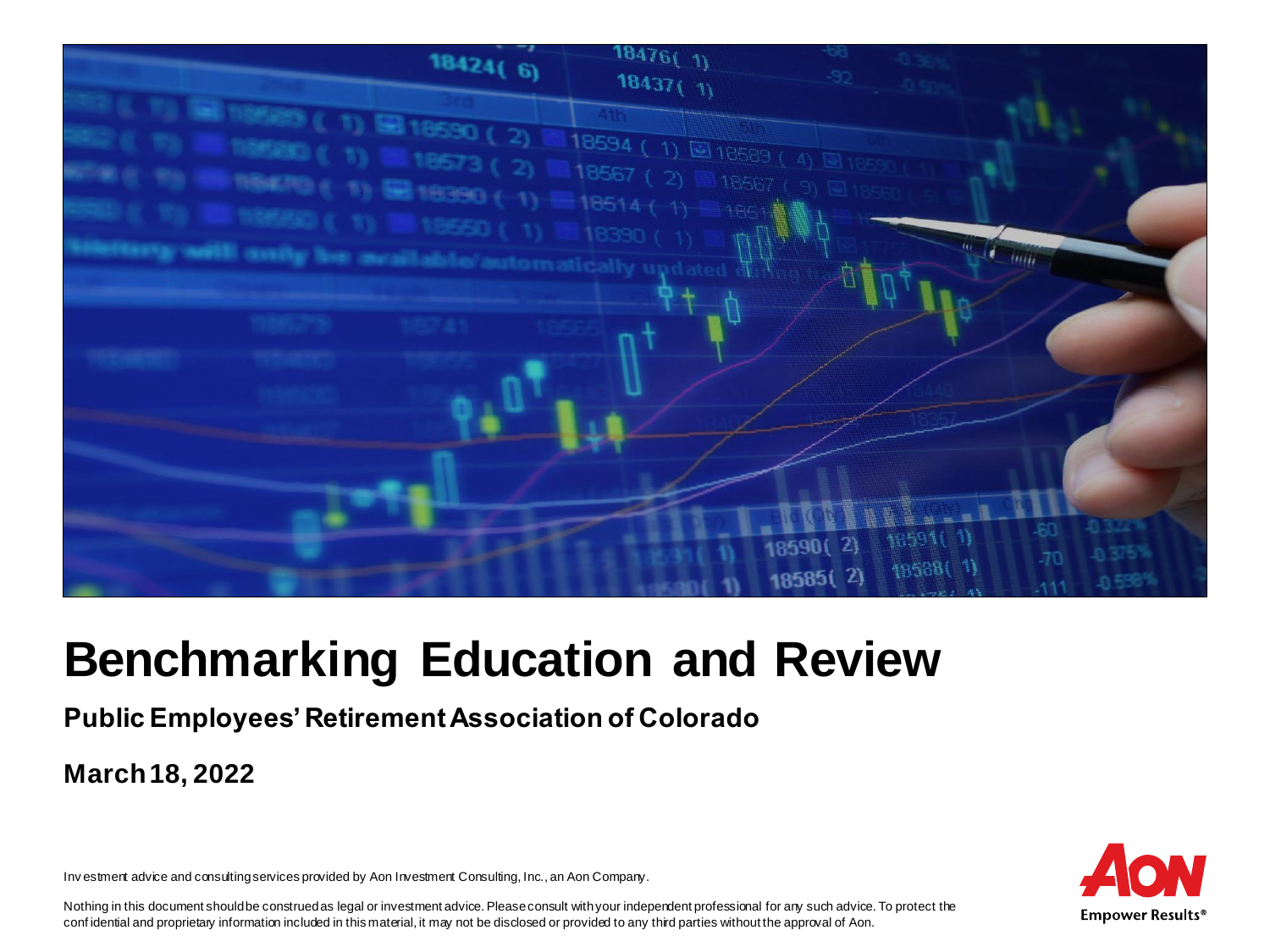(This page left blank intentionally)

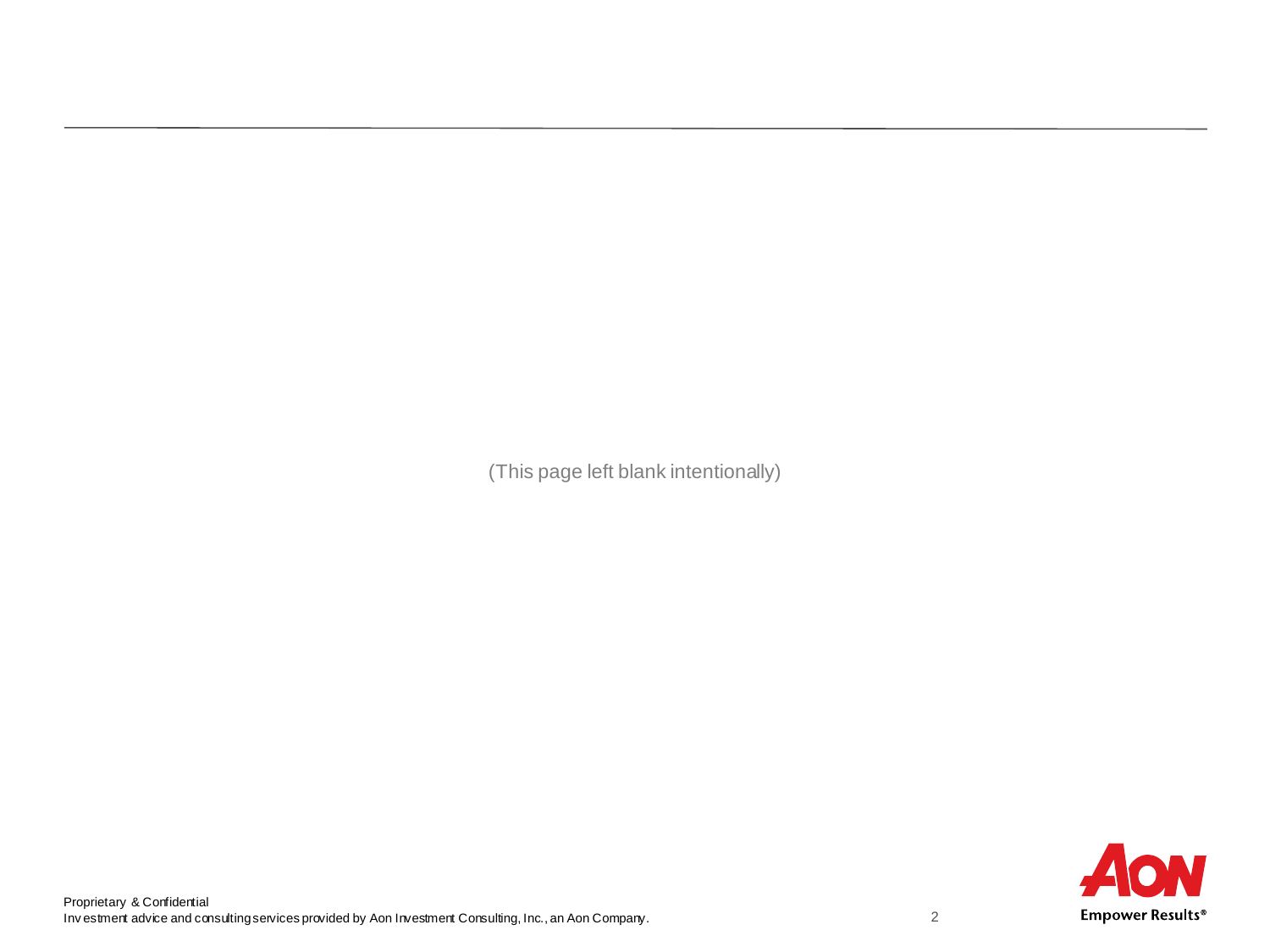### Table of Contents

- **Section 1** Benchmarking Overview
- **Section 2** PERA Current Benchmarks
- **Exection 3** Appendix

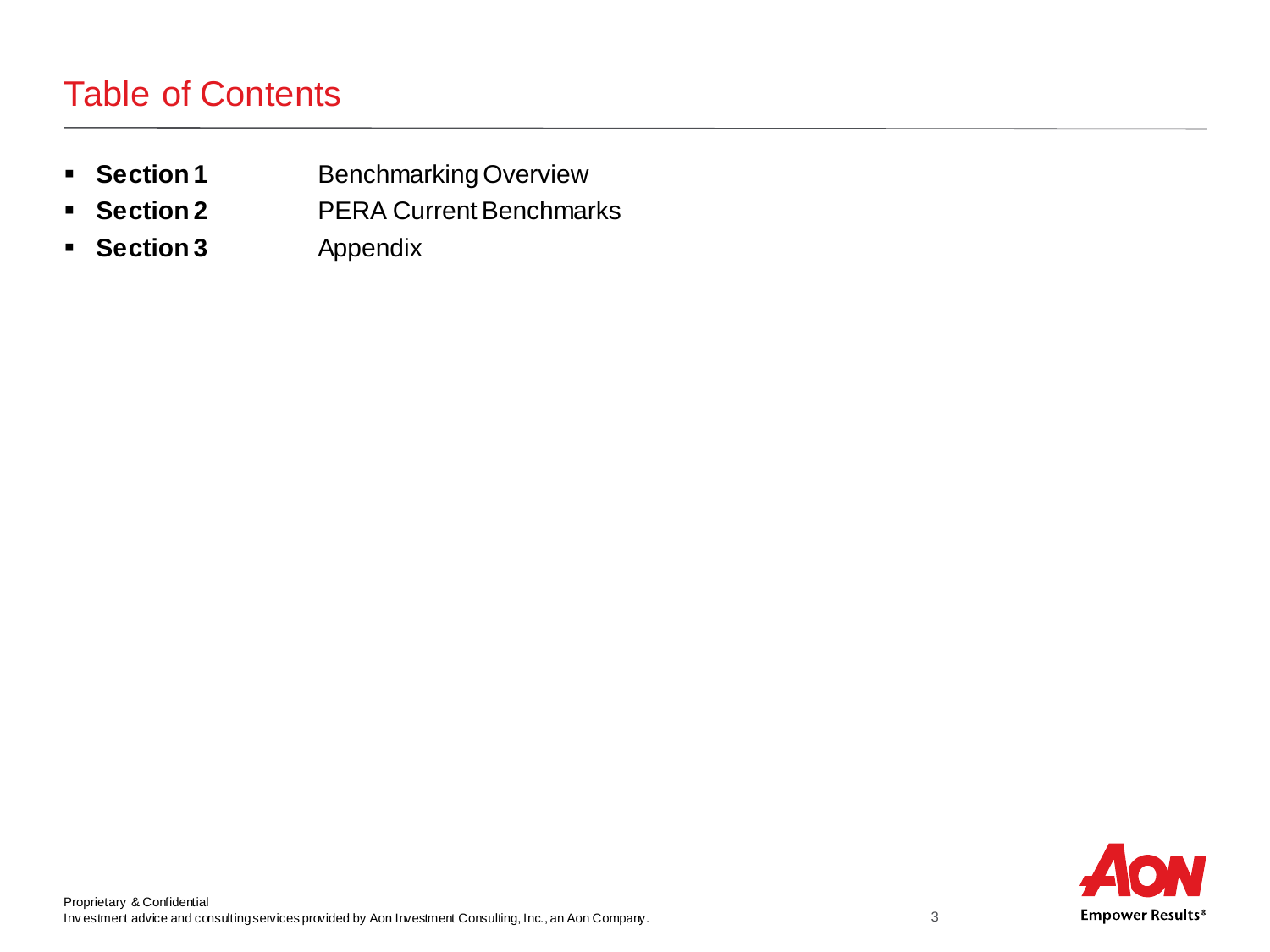

# **Section 1: Benchmarking Overview**

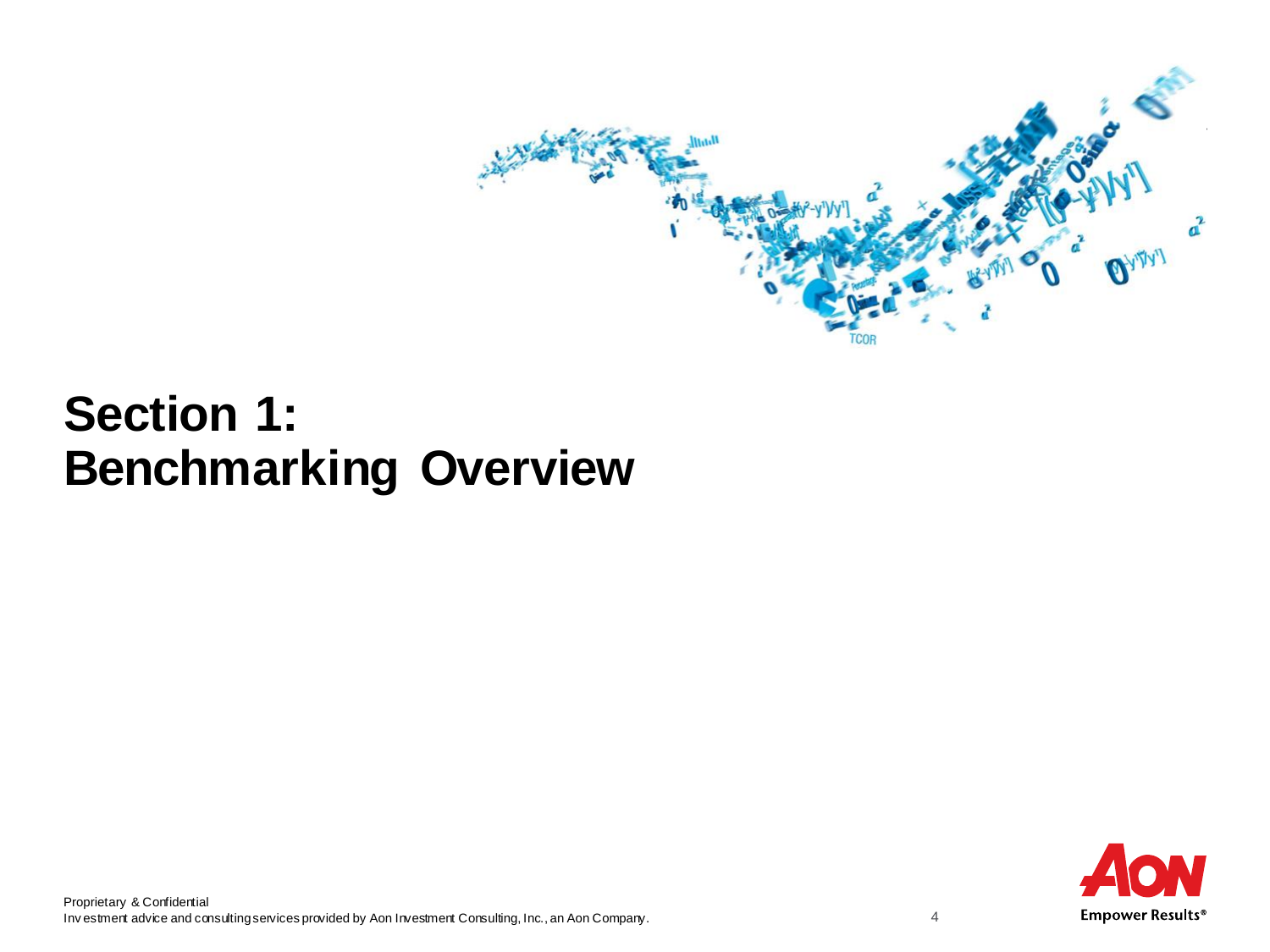### Purpose & Types of Benchmarks

### **Purpose**

- Measure performance of achieving objectives of the Total Fund, asset classes, and individual managers over various time periods
- Reflect the market exposures embedded in the strategic asset allocation
- Determine effectiveness of implementation of an investment program

### **Types**

- There are many types of benchmarks available to analyze relative performance of an investment
	- ― Broad market (MSCI ACWI IMI Index)
	- ― Style-specific (S&P 500 Value Index large cap value)
	- ― Risk adjusted returns (vs. benchmark Sharpe ratio)
	- ― Absolute return metric (i.e., 7% return target)
	- ― Real return target (i.e., CPI + 3%)
	- ― Peer universe (i.e. Public Funds >\$1 billion)
	- ― Opportunity cost (typically public markets at policy weights)

Careful attention should be paid to appropriateness when selecting the benchmark for a given asset class, manager, or strategy

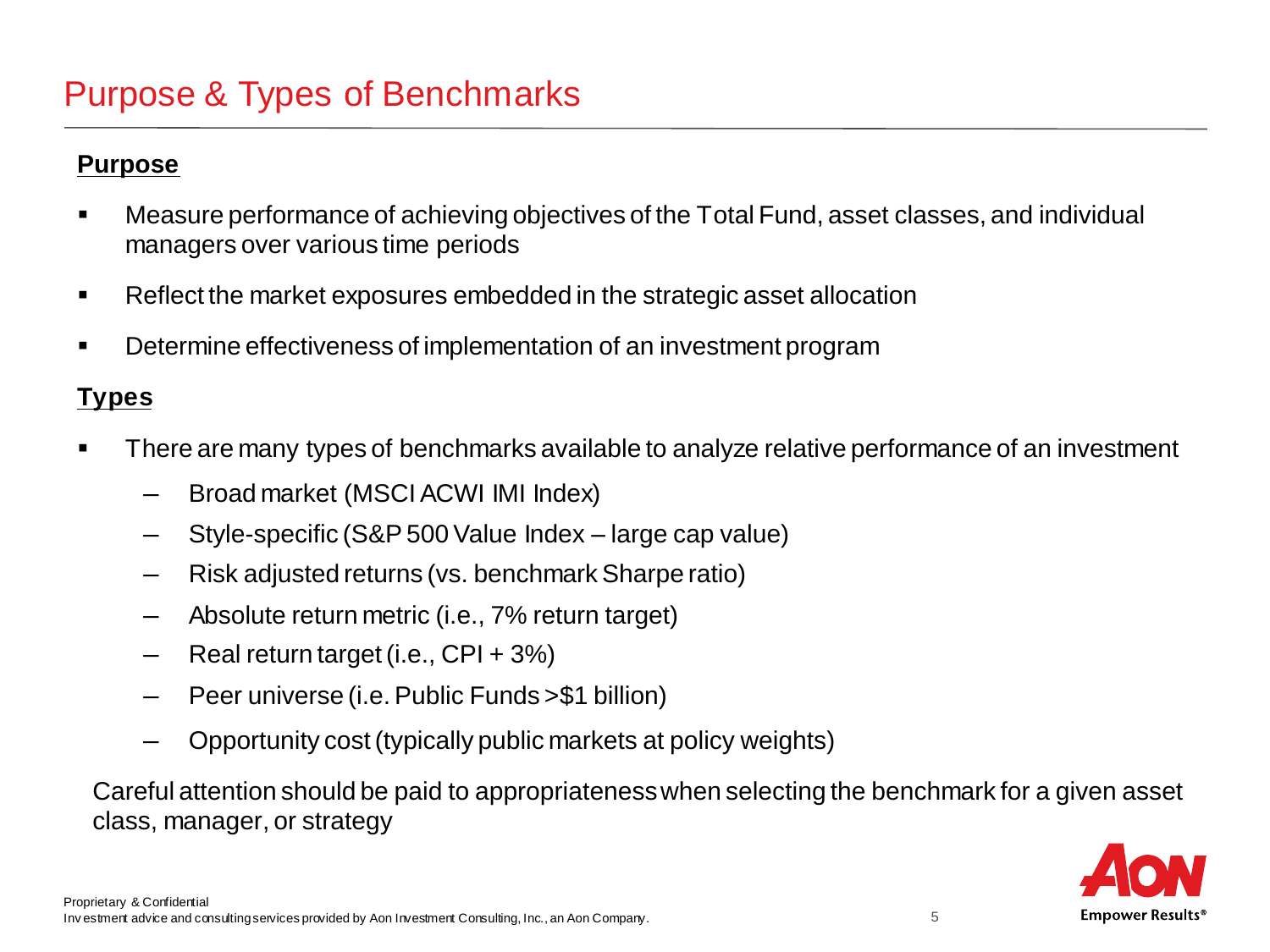### Properties of a Valid Benchmark<sup>1, 2</sup>

- **S**pecified in advance: the benchmark is specified prior to the start of an evaluation period and known to all interested parties
- **EXP** Appropriateness: the benchmark is consistent with the manager's investment style or area of expertise
- **EXP** Measurable: the benchmark's return is readily calculable on a reasonably frequent basis
- **Unambiguous**: the identities and weights of securities constituting the benchmark are clearly defined
- **Reflective of current investment opinions**: the manager has current knowledge of the securities or factor exposures within the benchmark
- **EXPLO Accountable:** the manager is aware of and accepts accountability for the constituents and performance of the benchmark
- **Investable**: it is possible to forgo active management and simply hold the benchmark

<sup>1</sup> As per CFA Institute's **SAMURAI** characteristics. The criteria commonly referenced as industry standard is based on research conducted by Jeffrey Bailey and others. Mr. Bailey published an initial paper titled "Are Manager Universes Acceptable Perfor mance Benchmarks?" in the May-June, 1992, edition of the *Financial Analysts Journal*.

<sup>2</sup> The criteria listed above mostly apply to publicly traded asset classes. Existing benchmarks for private assets (private equity, private real estate, hedge funds, etc.) lack the attributes of good benchmarks due to the inherent nature of these assets

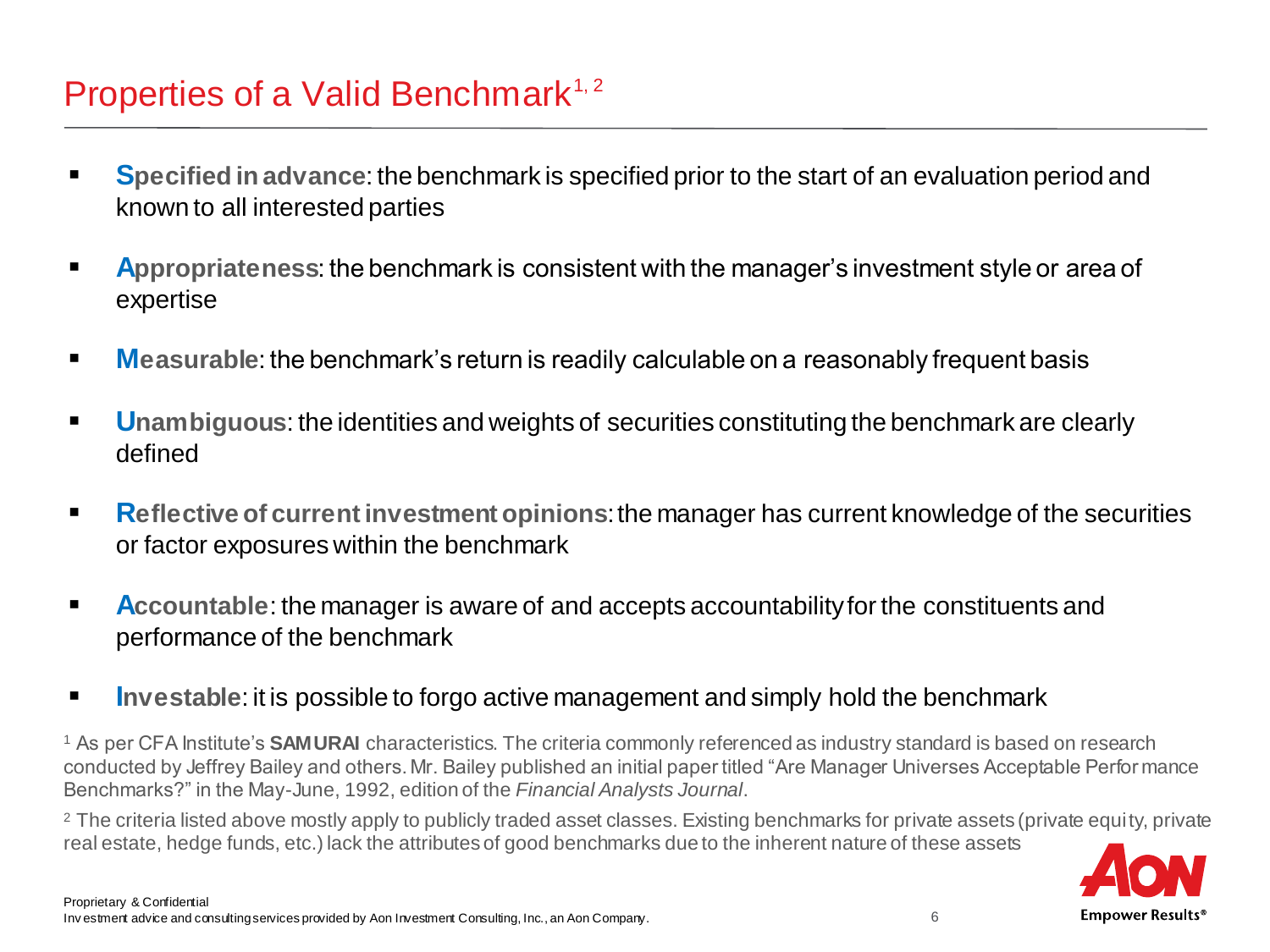### Benchmarking Principles

- Aon's benchmarking philosophy is built on research conducted by William F. Sharpe and others and is consistent with Modern Portfolio Theory which identifies the market portfolio as the most efficient portfolio to own
- We believe the benchmark for any asset class or strategy should include all, or substantially all, the investment opportunities in that particular market and be constructed without bias
- **■** Investors should stray away from the market portfolio only when they believe they are compensated to do so
- It is important to note that there are certain markets, mainly the private markets, where broad published benchmarks either do not exist or are of limited value. In these markets, appropriate benchmarks would represent the opportunity cost of the allocation or a relevant peer group.

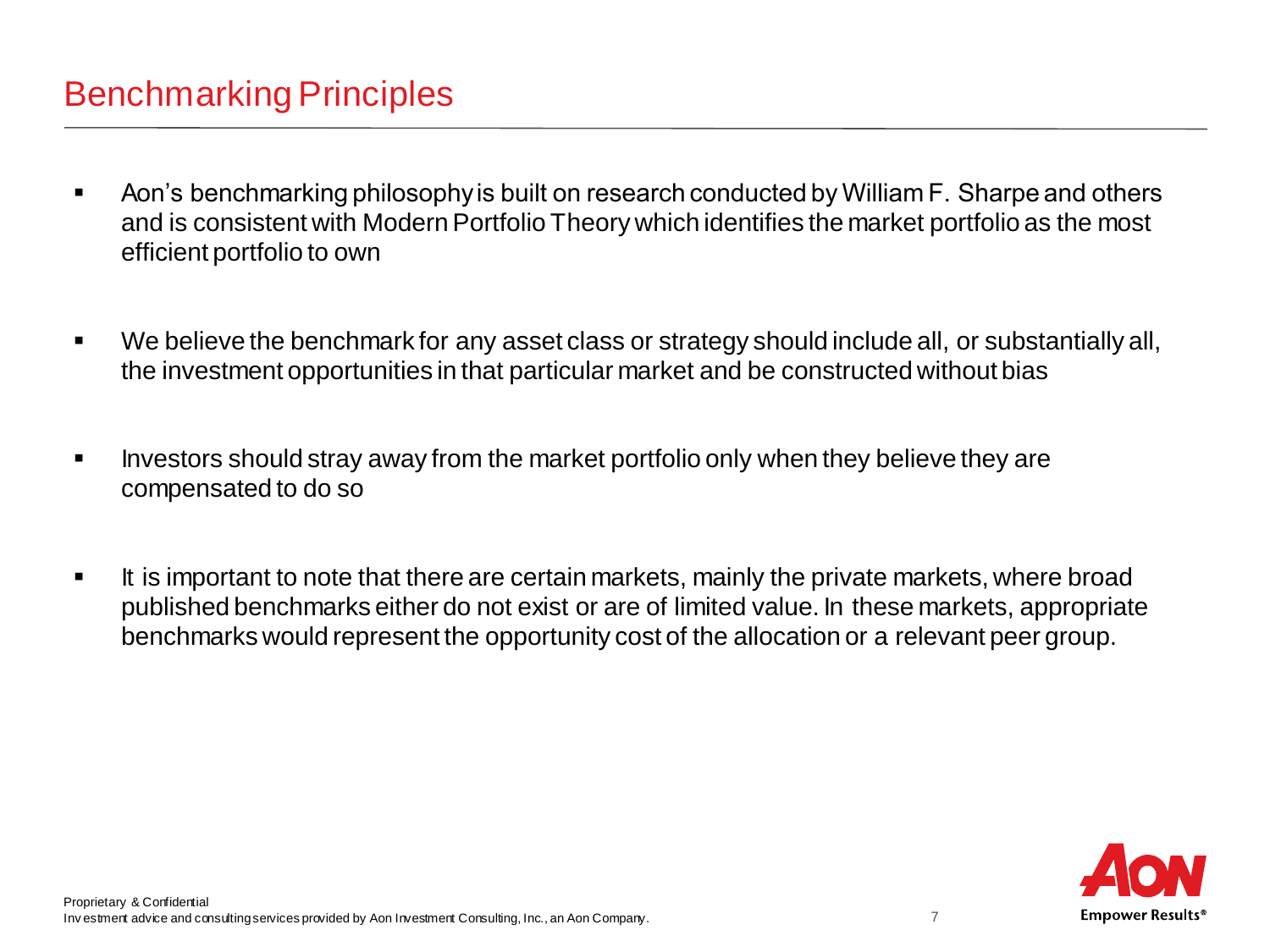### Connecting Asset-Allocation Modeling and Performance Benchmarking

- **EXTERCHIPS 35 Strategic asset allocation set** to achieve objectives of investment fund based on the asset liability study
- Asset allocation includes exposures to both publicly traded investments which have passive representation *and* private or alternative investments which can only be accessed through active management
	- Risk and return forecasting is intended to best represent the expectations of those investments
- **Performance benchmarking**, ideally, should
	- Be passively investable to reflect an achievable fair market return, and
	- Reflect the market exposures embedded in the strategic asset allocation, but not necessarily attempt to mimic the strategic asset allocation
- **EXEDENT Inconsistencies between forward-looking modeling and benchmarking exist within asset classes** where only active management exists – i.e., there is no passive implementation method accessible to achieve the expected risk / return
	- For these asset classes, benchmarking options exist, though are often an imperfect representation of asset allocation expectations and performance measurement is nuanced
- Therefore, it is important to balance quantitative *and* qualitative performance evaluation, bearing in mind each asset classes' investment objectives and their contribution to the Total Fund's overall investment objectives

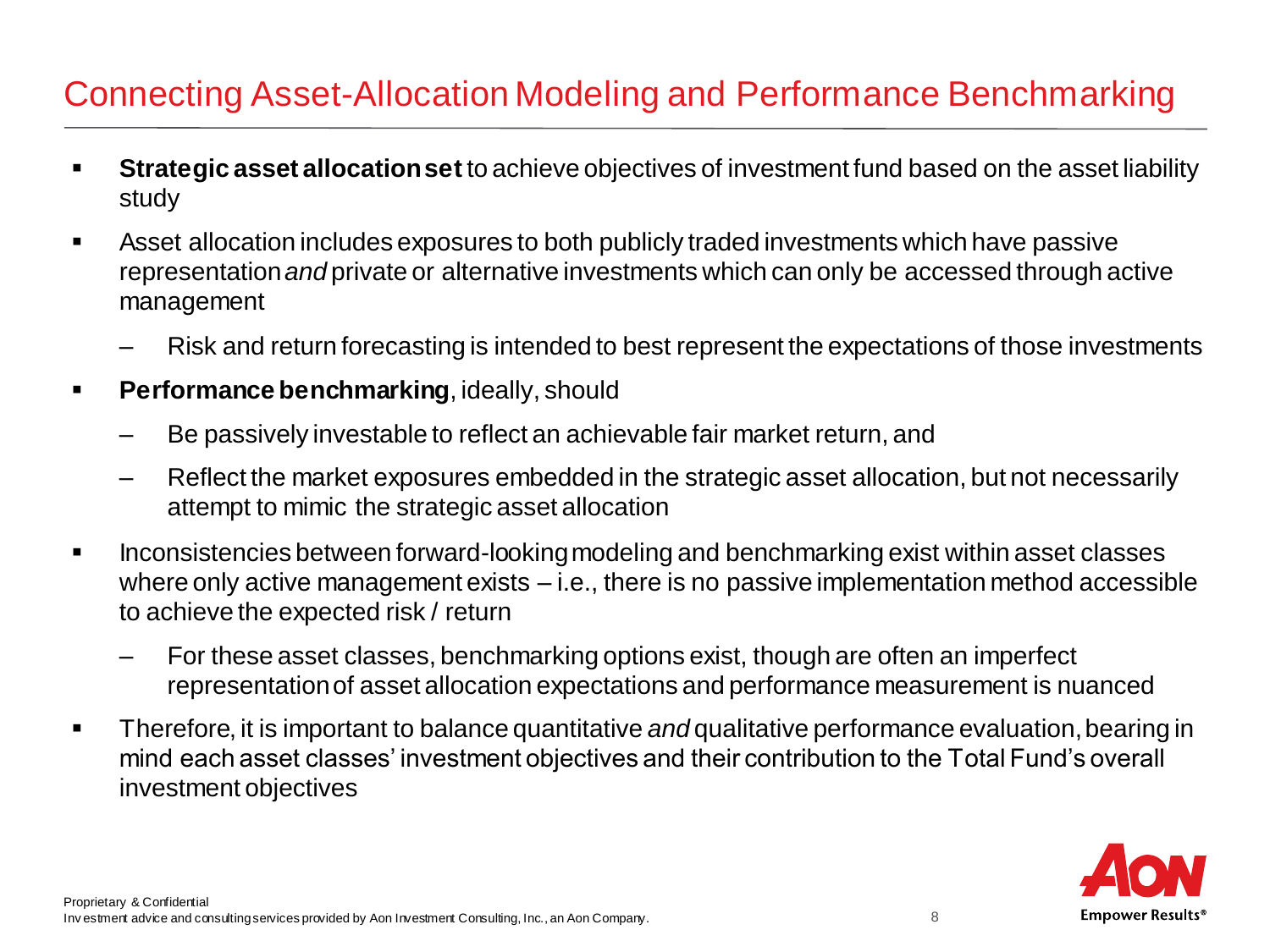### Total Fund Benchmarking

- We believe the best Total Fund Policy Benchmark should be a passive representation of the broad asset classes included in the established asset allocation policy
- We believe that all benchmarks and policy allocations should be determined in advance
	- Asset transition timelines and weights should be determined in advance
	- If an investor decides to deviate from the policy allocation, the effect of maintaining an asset allocation which deviates from policy should be measured and reported (i.e. measure whether being overweight public equities detracted or added to overall performance for the Total Fund relative to the Policy Benchmark)
	- If the policy allocation is determined to be no longer appropriate, the policy should be amended in advance of the change
	- Changes to the asset class benchmarks should flow through to the Total Fund Policy Benchmark
	- Other Total Fund Benchmarks (mainly used for long-term periods: 20+ years):
		- Absolute Return Target (i.e. Actuarial Assumed Rate of Return)
		- Real Return Target
		- Opportunity Cost Benchmark (e.g. mix of public stocks and bonds)

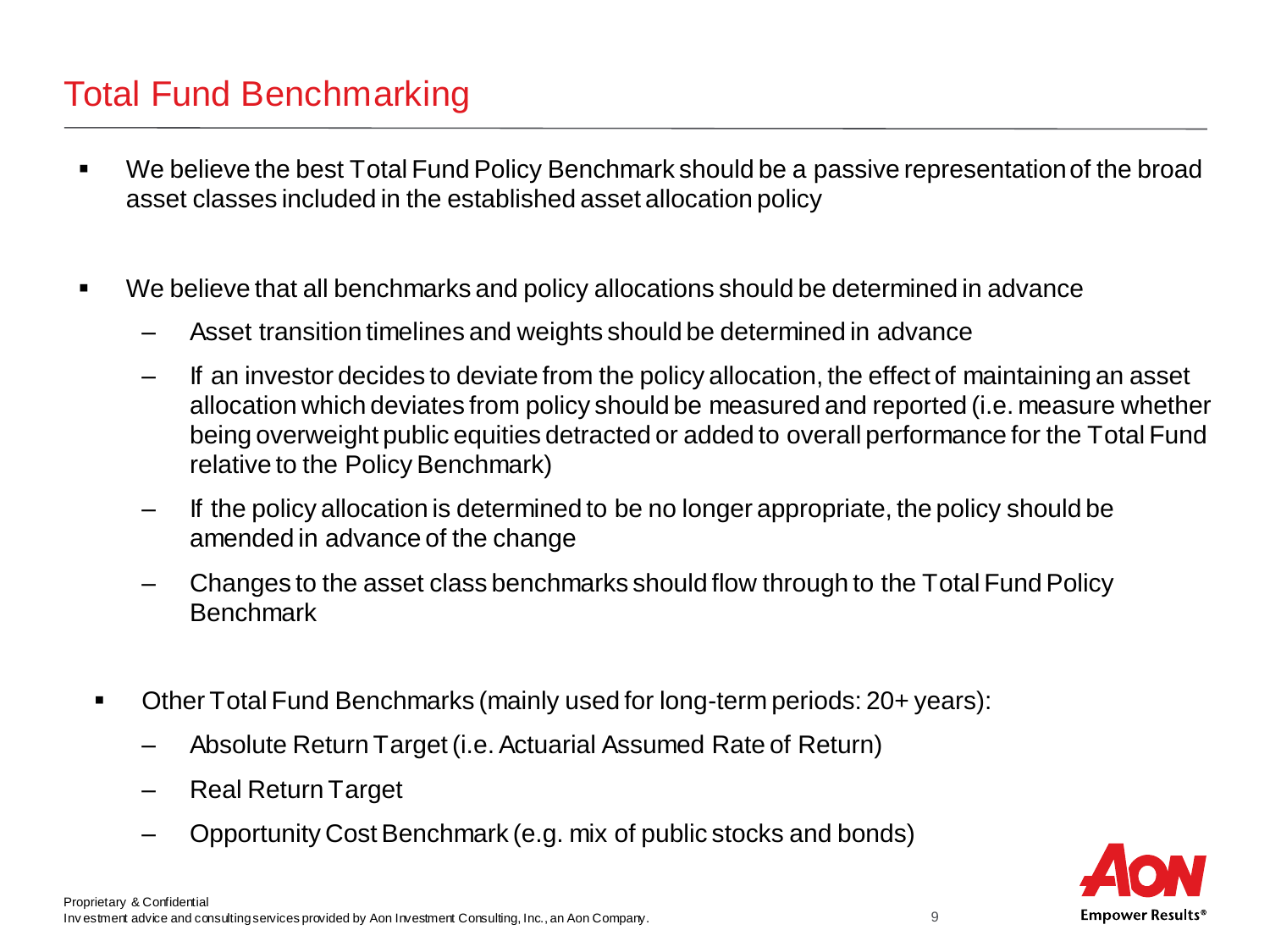### Alternative Investments Benchmarking

| <b>Benchmark</b><br><b>Options</b>                                    | <b>Examples</b>                                                                                                              | <b>Pros</b>                                                                                                                                                                                                                              | <b>Cons</b>                                                                                                                                                                                                                                                                                                                                                              |
|-----------------------------------------------------------------------|------------------------------------------------------------------------------------------------------------------------------|------------------------------------------------------------------------------------------------------------------------------------------------------------------------------------------------------------------------------------------|--------------------------------------------------------------------------------------------------------------------------------------------------------------------------------------------------------------------------------------------------------------------------------------------------------------------------------------------------------------------------|
| <b>Opportunity cost</b><br>(Public market<br>with/without<br>premium) | • MSCI ACWI IMI<br>$+300$ bps                                                                                                | Captures market/risk exposure<br>٠<br>Unbiased measure<br>Readily explainable and available<br>Fully transparent<br>٠<br>Daily performance available with no<br>lag<br>Can be calculated as Internal Rate<br>of Return (IRR)             | • Potentially meaningful short-term<br>performance deviations<br>Un-investable if premium is included<br>No universally accepted "science" to<br>size of risk premium<br>Not directly related to performance of<br>alternative assets<br>• TWRs can produce misleading returns<br>for closed-end funds<br>IRR calculation cannot be aggregated<br>into total fund policy |
| Absolute return                                                       | • Absolute return %<br>• Cash or Inflation $+$<br>premium                                                                    | Reasonable measure of<br>performance for an investment<br>category with broad latitude<br>Not directly related to traditional<br>asset class returns                                                                                     | Does not measure opportunity cost<br>$\blacksquare$<br>Intended for long-term evaluation<br>Difficult to measure success of<br>implementation of strategies<br>• Does not reflect asset class volatility                                                                                                                                                                 |
| Universe (or<br>peer-group)<br>based                                  | Burgiss (PE) <sup>1</sup><br>• NCREIF ODCE <sup>2</sup><br>(RE)<br>$\blacksquare$ HFR <sup>3</sup> suite of<br>indices (HFs) | Directly captures performance of<br>٠<br>(peer) alternative investments<br>Customizable to Client's portfolio<br>٠<br>structure if desired<br><b>IRRs</b> available<br>$\blacksquare$<br>Appropriate for short and long<br>time horizons | Un-investable<br>$\blacksquare$<br>Does not measure objective of asset<br>class<br>Limited transparency<br>Database shortcomings and variability<br>Can be notably lagged                                                                                                                                                                                                |

<sup>1</sup> Burgiss Private iQ indices are based on the Burgiss Manager Universe, a quarterly-updated database and provides a wide v ariety of measures, including standard and public-market comparisons, including ICM, Kaplan-Schoar PME, and Direct Alpha

<sup>2</sup> National Council of Real Estate Investment Fiduciaries (NCREIF) Open-End Diversified Core Equity (ODCE) Index is a capitalization-weighted (of about 30 open-end commingled funds), time-weighted return index that is most widely used to benchmark core private real estate

Proprietary & Confidential <sup>3</sup> Hedge Fund Research (HFR) is the global leader in the indexation, analysis and research of the hedge fund industry. With over 150 indices ranging from broad composites down to specific, niche areas of sub-strategy and regional investment focus, the HFR suite of indices are considered the industry standard benchmarks of hedge fund performance

Investment advice and consulting services provided by Aon Investment Consulting, Inc., an Aon Company. 10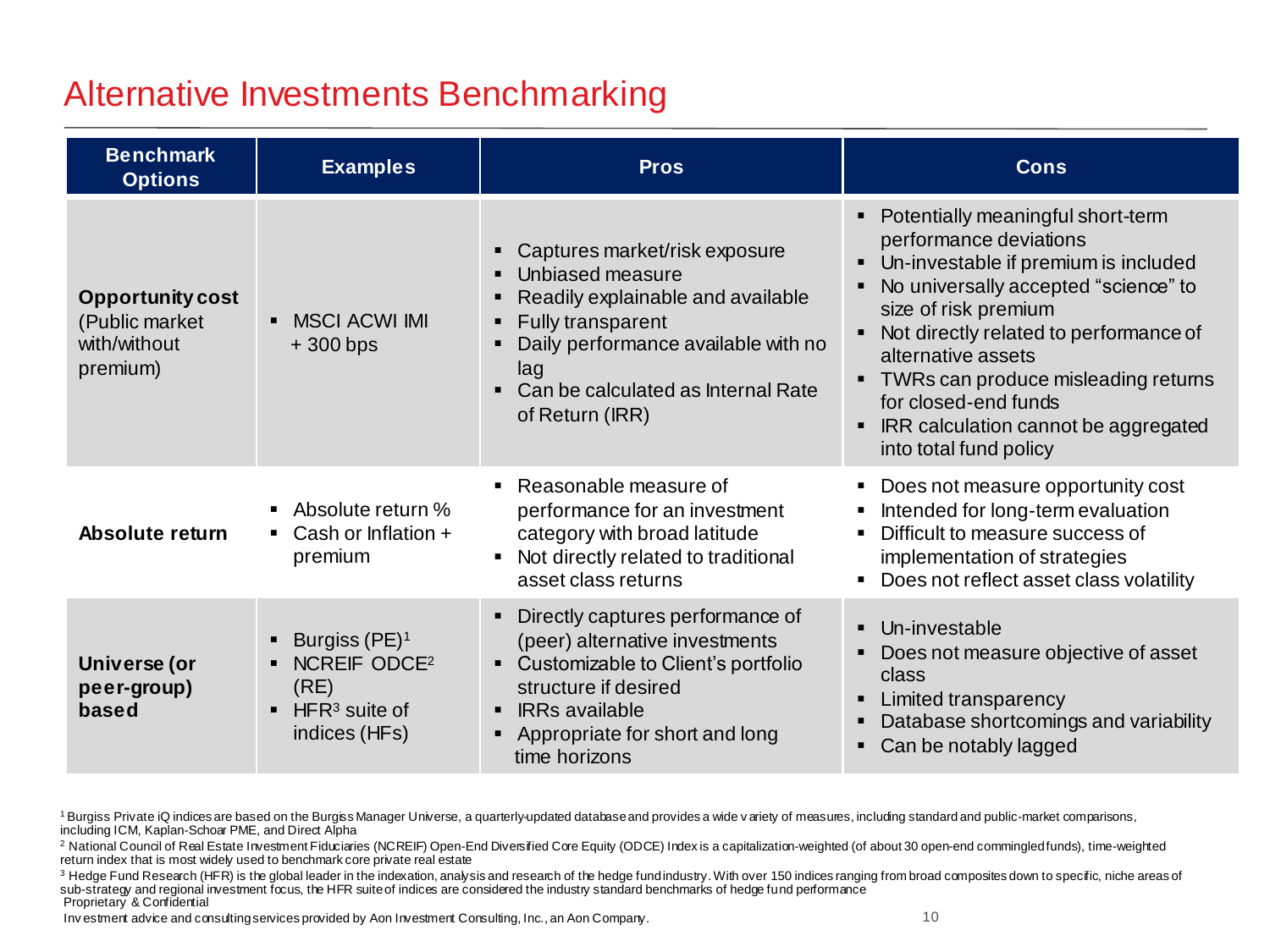

# **Section 2: PERA Current Benchmarks**

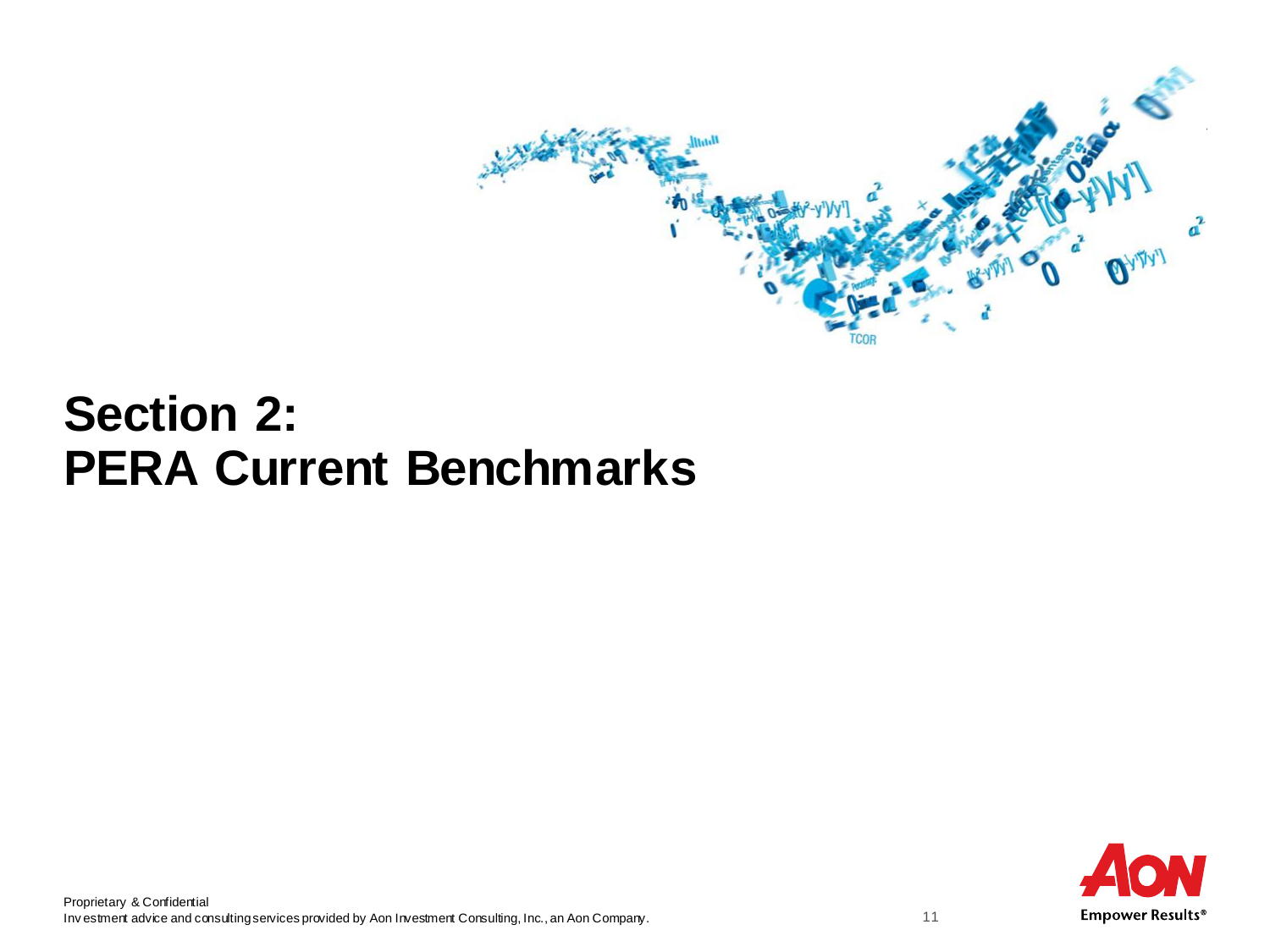### PERA Total Fund Benchmark

- PERA's Total Fund Policy Benchmark is a weighted average of the asset class benchmarks at the annual policy weight
	- Intended passive representation of the asset allocation policy approved by the Board
	- Weights adjusted annually to reflect the actual exposure and nature of investing in alternatives and private markets
- Investment objective of the PERA Total Fund is to earn the Policy Benchmark, net-of-fees, plus an excess return appropriate to the level of active risk taken by the Total Fund
- Quarterly attribution captures relative performance impact of active management and asset allocation deviations from Policy

| <b>Asset Class</b>    | 2021 Policy Benchmark Weight | 2021 Permissible Ranges | <b>Long-Term Target Allocation</b> | <b>Permissible Range</b> |
|-----------------------|------------------------------|-------------------------|------------------------------------|--------------------------|
| <b>Global Equity</b>  | 55.5%                        | 49.5% to 61.5%          | 54%                                | 48% to 60%               |
| <b>Fixed Income</b>   | 23.5%                        | 18.5% to 28.5%          | 23%                                | 18% to 28%               |
| <b>Private Equity</b> | 8.5%                         | 4% to 13%               | 8.5%                               | 4% to 13%                |
| <b>Real Estate</b>    | 8.5%                         | 4% to 13%               | 8.5%                               | 4% to 13%                |
| <b>Alternatives</b>   | 4.0%                         | 0% to 12%               | $6\%$ <sup>1</sup>                 | 0% to 12%                |
| Cash                  | $0\%$                        | 0% to 3%                | $0\%$                              | 0% to 3%                 |
| <b>Total Fund</b>     | 100%                         |                         | 100%                               |                          |

<sup>1</sup> Maximum allocation to Alternatives. The Policy Benchmark weight will be set yearly based on final 12/31 weights, rounded to the nearest 0.5%. Any uninvested allocation will be re-allocated to the Public Markets Benchmark.

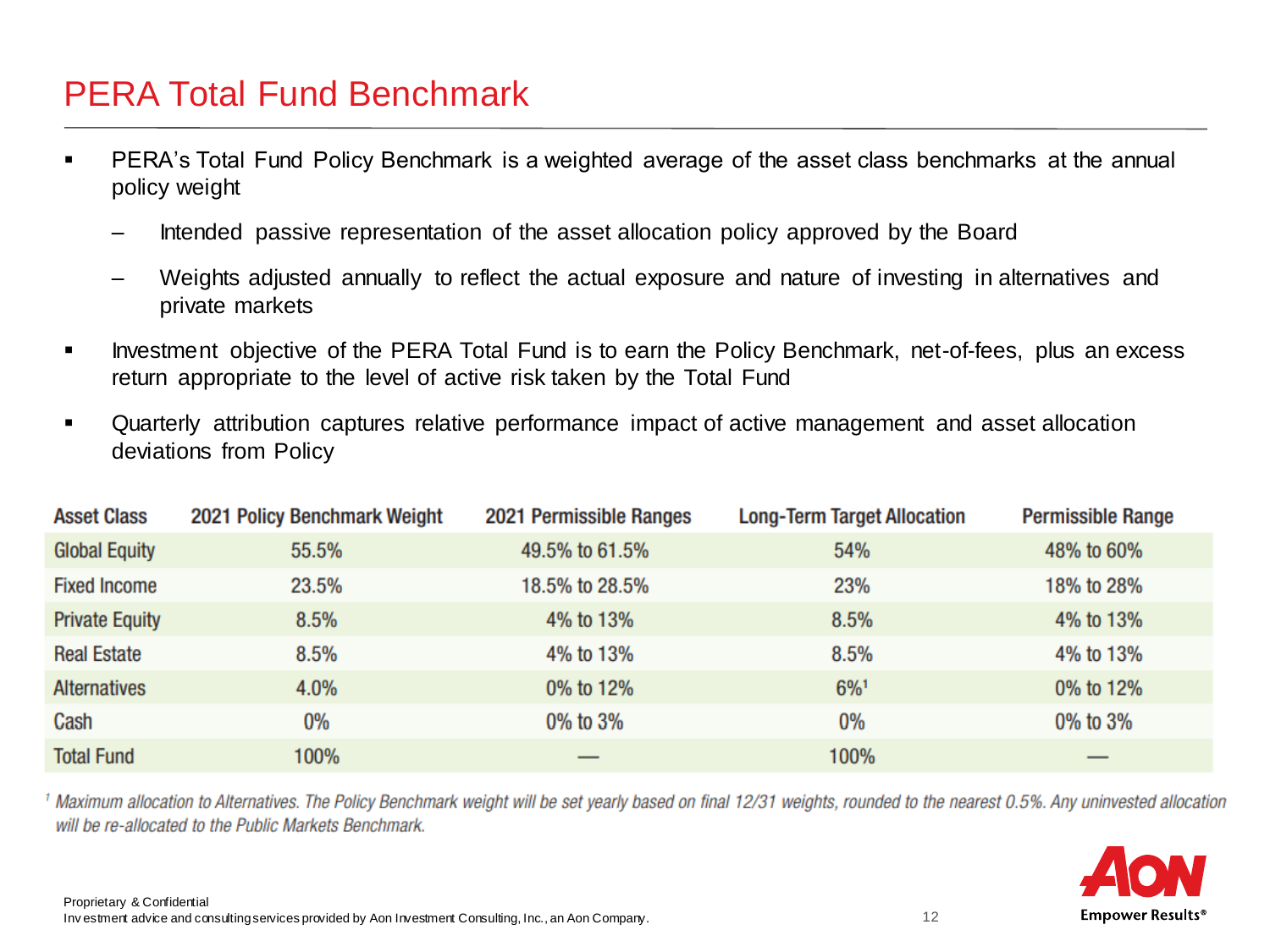### PERA Benchmark Evaluation

| <b>Asset Class</b>        | <b>Global</b><br><b>Equity</b>                | <b>Fixed</b><br><b>Income</b>         | Real<br><b>Estate</b>     | <b>Private</b><br><b>Equity</b>                              |                                                  | <b>Alternatives</b> |                                           | <b>Cash</b>                                           |
|---------------------------|-----------------------------------------------|---------------------------------------|---------------------------|--------------------------------------------------------------|--------------------------------------------------|---------------------|-------------------------------------------|-------------------------------------------------------|
| <b>Sub-Category</b>       |                                               |                                       |                           |                                                              | <b>Risk</b><br><b>Mitigation</b>                 | <b>Real Assets</b>  | Opportunistic                             |                                                       |
| <b>Benchmark</b>          | <b>MSCI ACWI</b><br>IMI w/USA<br><b>Gross</b> | <b>Bloomberg</b><br>U.S.<br>Aggregate | NFI-ODCE Net<br>$+50$ bps | <b>MSCI ACWI</b><br><b>IMI w/USA</b><br>Gross + $150$<br>bps | <b>HFRI FOF Mkt</b><br><b>Defensive</b><br>Index | $ CP  + 4%$         | <b>PERA Public</b><br>Markets +<br>150bps | <b>ICE BofAML</b><br><b>U.S. 3-mo</b><br>T-Bill Index |
| · Specified in<br>Advance |                                               |                                       |                           |                                                              |                                                  |                     |                                           |                                                       |
| • Appropriateness         |                                               |                                       |                           |                                                              |                                                  |                     |                                           |                                                       |
| • Measurable              |                                               |                                       |                           |                                                              |                                                  |                     |                                           |                                                       |
| $\cdot$ Unambiguous       |                                               |                                       |                           |                                                              |                                                  |                     |                                           |                                                       |
| • Reflective              |                                               |                                       |                           |                                                              |                                                  |                     |                                           |                                                       |
| • Accountable             |                                               |                                       |                           |                                                              |                                                  |                     |                                           |                                                       |
| • Investable              |                                               |                                       |                           |                                                              |                                                  |                     |                                           |                                                       |

Property of the benchmark is valid Property of the benchmark is nuanced Property of the benchmark is not valid

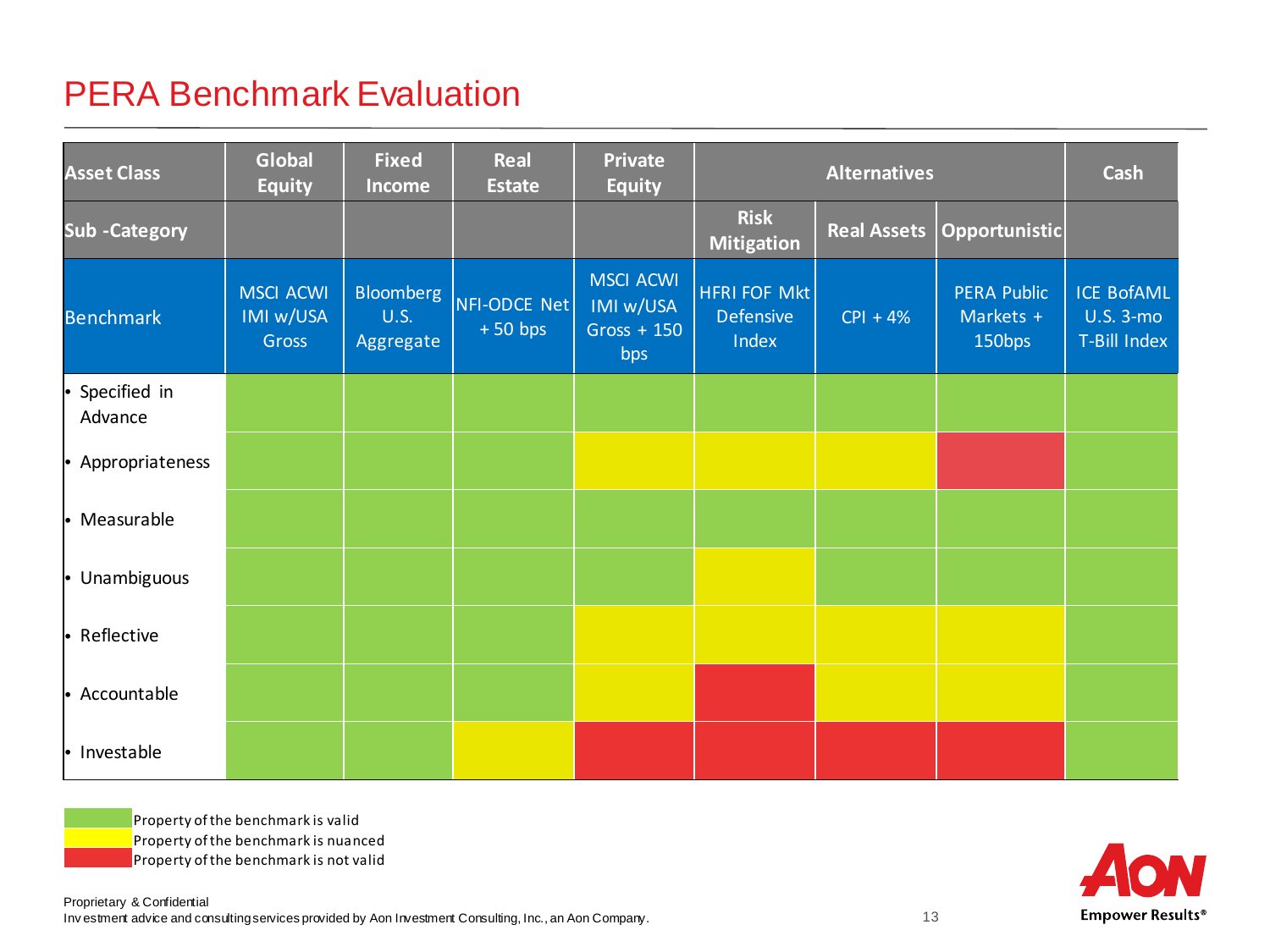### PERA Benchmark Evaluation: Historical Performance

- Generally strong performance across the Total Fund and asset classes
- Performance relative to benchmarks reflective of expectations based on risk taking and investment structure
- Significant performance dispersion from benchmarks may be warranted, particularly across private and alternative investments where passive representation does not exist and benchmarking is challenging

|                                 |           |            |                | Performance(%) |             |                           |                   |
|---------------------------------|-----------|------------|----------------|----------------|-------------|---------------------------|-------------------|
| As of 9/30/2021                 | 1<br>Year | 3<br>Years | 5<br>Years     | 10<br>Years    | 15<br>Years | <b>Since</b><br>Inception | Inception<br>Date |
| <b>Total Fund</b>               | 20.2      | 12.4       | 12.0           | 10.8           | 7.9         | 8.9                       | 01/01/1995        |
| Policy Benchmark                | 19.6      | 11.2       | 10.6           | 10.2           | 74          |                           |                   |
| <b>Excess Return</b>            | 0.6       | 12         | 1.4            | 0.6            | 0.5         | ٠                         |                   |
| <b>Global Equity</b>            | 28.7      | 14.9       | 15.4           | 13.6           | 8.7         | 9.5                       | 01/01/1995        |
| Global Equity Custom Benchmark  | 29.2      | 12.7       | 13.3           | 12.3           | 7.8         | ۰                         |                   |
| <b>Excess Return</b>            | $-0.5$    | 22         | 2.1            | 1.3            | 0.9         | ۰                         |                   |
| <b>Fixed Income</b>             | $-0.7$    | 5.7        | 3 <sub>A</sub> | 3.6            | 4.7         | 5.5                       | 01/01/1995        |
| Fixed Income Custom Benchmark   | $-0.9$    | 5.4        | 32             | 3.4            | 4.4         | 5.6                       |                   |
| <b>Excess Return</b>            | 0.2       | 0.3        | 0.2            | 0.2            | 0.3         | $-0.1$                    |                   |
| <b>Real Estate</b>              | 10.5      | 7.6        | 8.8            | 10.9           | 72          | 9.7                       | 01/01/1995        |
| Real Estate Custom Benchmark    | 72        | 44         | 57             | 8.8            | 5.8         | 8.1                       |                   |
| <b>Excess Return</b>            | 3.3       | 32         | 3.1            | 2.1            | 1.4         | 1.6                       |                   |
| Private Equity                  | 33.6      | 17.6       | 16.7           | 13.6           | 11.9        | 132                       | 01/01/1995        |
| Private Equity Custom Benchmark | 32.0      | 19.7       | 17.9           | 17.6           | 11.2        | 11.3                      |                   |
| <b>Excess Return</b>            | 1.6       | $-2.1$     | $-12$          | $-4.0$         | 0.7         | 1.9                       |                   |
| Alternatives                    | 11.4      | 7.0        | 7.0            | 4.8            |             | 4.3                       | 01/01/2008        |
| Alternatives Custom Benchmark   | 13.9      | 92         | 8.1            | 6.4            | ٠           | 42                        |                   |
| <b>Excess Return</b>            | $-2.5$    | $-22$      | $-1.1$         | $-1.6$         |             | 0.1                       |                   |
| Cash                            | 0.0       | 12         | 12             | 0.7            | 1.3         | 2.6                       | 04/01/1995        |
| ICE BofAML 3 Month U.S. T-Bill  | 0.1       | 12         | 12             | 0.6            | 1.0         | 23                        |                   |
| <b>Excess Return</b>            | $-0.1$    | 0.0        | 0.0            | 0.1            | 0.3         | 0.3                       |                   |

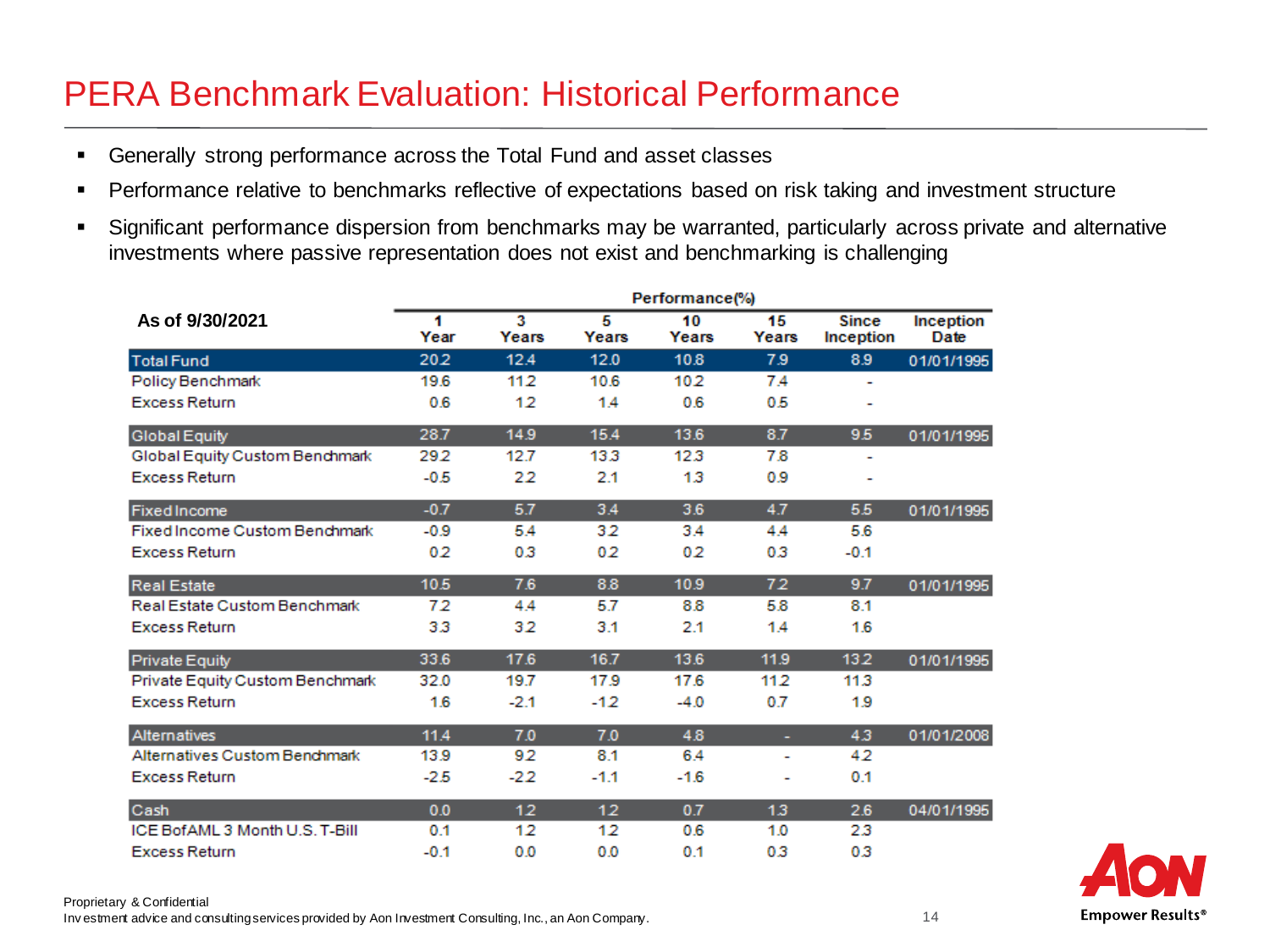# Global Equity: MSCI ACWI IMI with USA Gross

| <b>Asset Class</b>      | Global<br><b>Equity</b>                       |
|-------------------------|-----------------------------------------------|
| <b>Sub-Category</b>     |                                               |
| <b>Benchmark</b>        | <b>MSCI ACWI</b><br><b>IMI</b> w/USA<br>Gross |
| Specified in<br>Advance |                                               |
| Appropriateness         |                                               |
| Measurable              |                                               |
| Unambiguous             |                                               |
| Reflective              |                                               |
| Accountable             |                                               |
| Investable              |                                               |





### **Benchmark: MSCI ACWI IMI with USA Gross**

- Captures large, mid and small cap representation across 23 Developed Markets and 25 Emerging Markets (EM) countries with 9,226 constituents
- Covers roughly 99% of the global equity opportunity set
- Net daily total returns calculated without deducting withholding taxes for all U.S. based constituents in the index (reflects gross returns for U.S.-based constituents)

#### **Key Take-Aways**

- Broadest available measure of the investable global equity market
- Most widely used and universally accepted among institutional investors
- Gross version more accurately reflects the tax-exempt status of PERA's U.S. investments
- Aligns with growth role of the public equity asset class

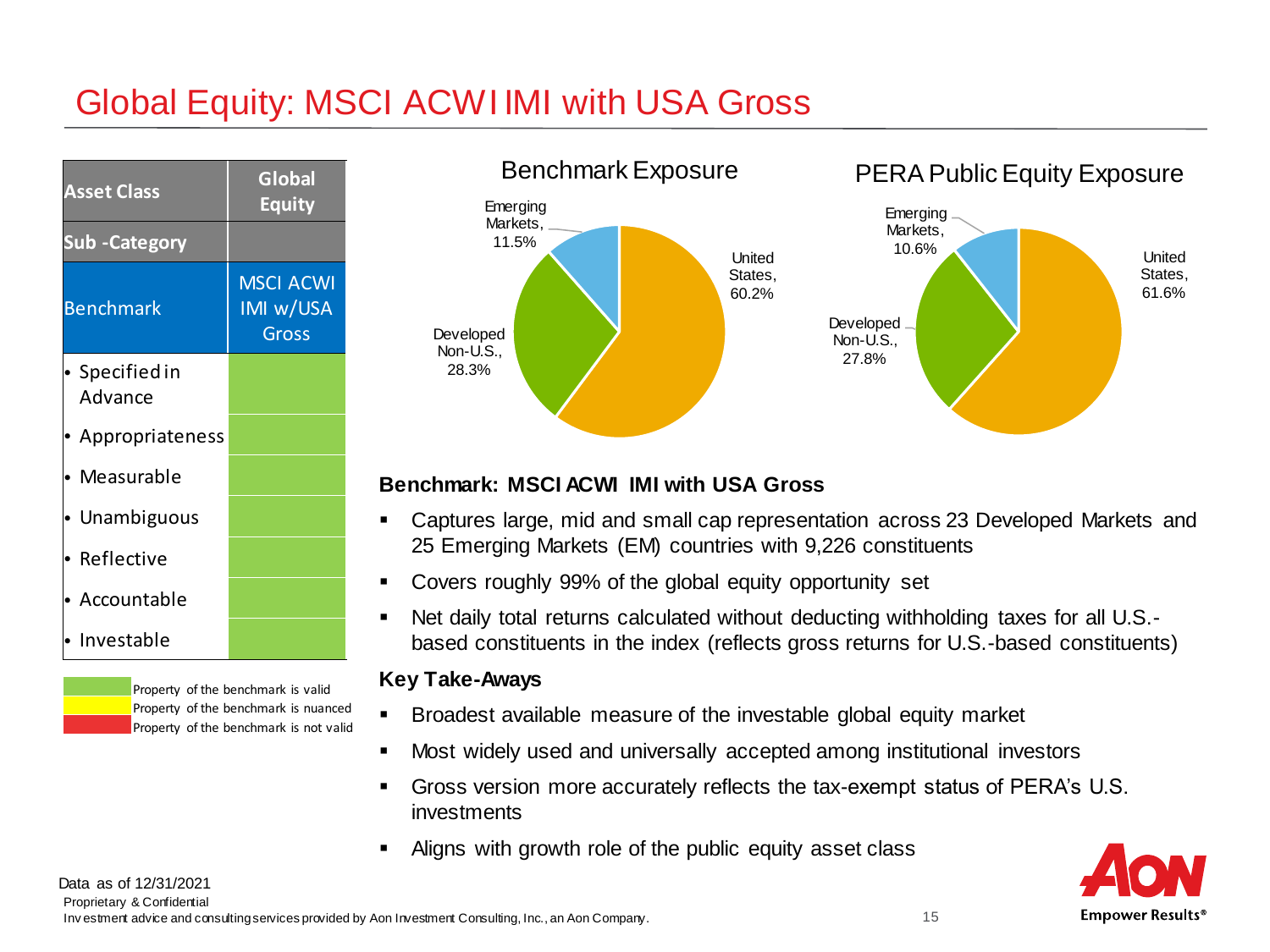## Fixed Income: Bloomberg Aggregate Bond Index



|  | Property of the benchmark is valid     |  |
|--|----------------------------------------|--|
|  | Property of the benchmark is nuanced   |  |
|  | Property of the benchmark is not valid |  |



#### **Benchmark: Bloomberg U.S. Aggregate Bond Index**

- Market value-weighted index consisting of the Bloomberg U.S. Corporate, Government and Securitized Indices.
- Broadest available measure of the aggregate U.S. fixed income market

#### **Key Take-Aways**

- Most widely used and universally accepted among institutional investors
- Most appropriate measures for U.S. investment grade opportunity set
- Aligns with risk-reducing role of fixed income asset class



Proprietary & Confidential Investment advice and consulting services provided by Aon Investment Consulting, Inc., an Aon Company. Data as of 12/31/2021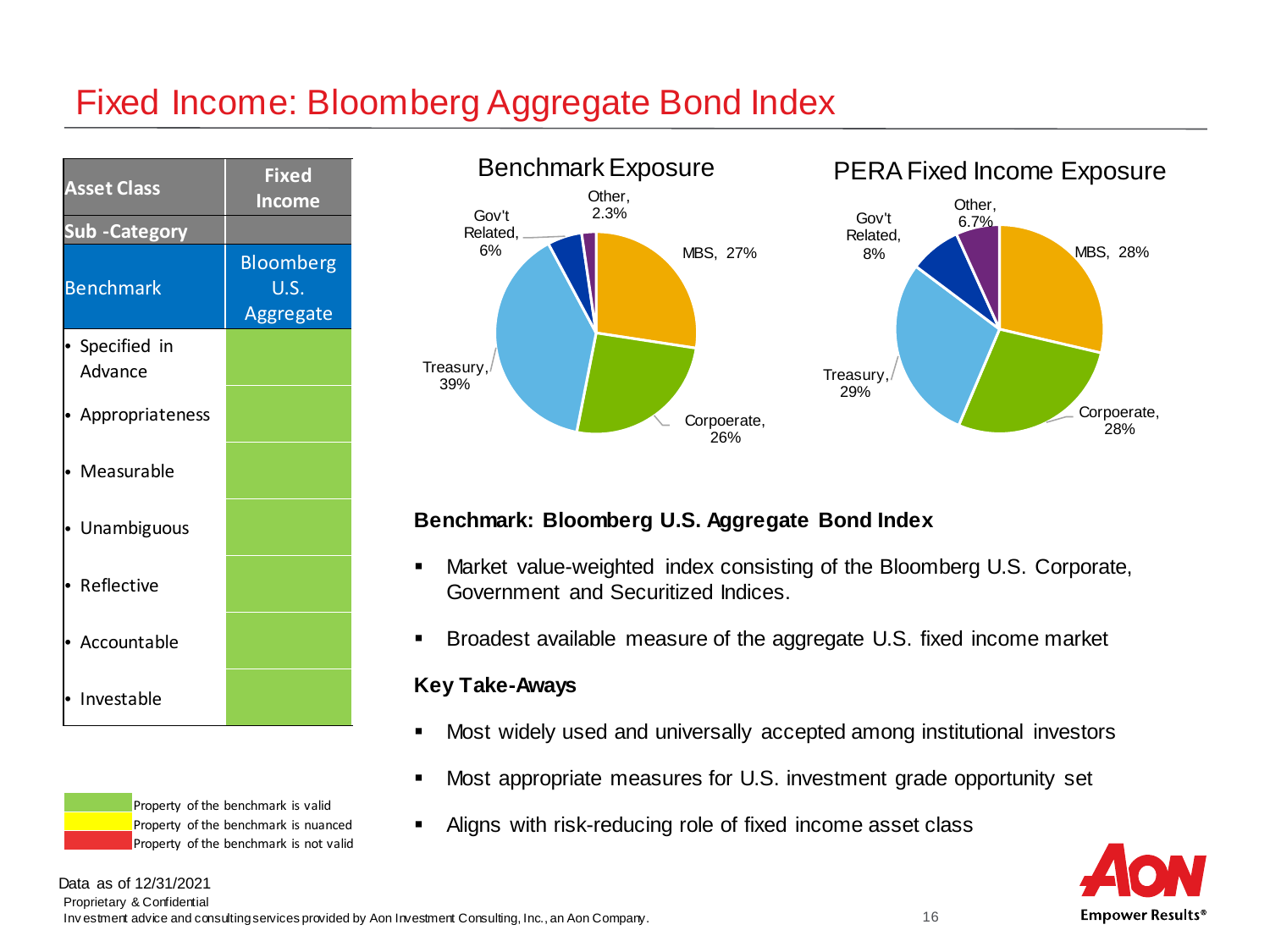## Real Estate: NFI-ODCE Net + 50 bps

| <b>Asset Class</b>      | <b>Real</b><br><b>Estate</b>     |
|-------------------------|----------------------------------|
| <b>Sub-Category</b>     |                                  |
| <b>Benchmark</b>        | <b>NFI-ODCE Net</b><br>$+50$ bps |
| Specified in<br>Advance |                                  |
| Appropriateness         |                                  |
| Measurable              |                                  |
| Unambiguous             |                                  |
| Reflective              |                                  |
| Accountable             |                                  |
| Investable              |                                  |



Core 100% **NCREIF ODCE Index**



**Benchmark: NCREIF Fund Index - Open End Diversified Core Equity (NFI-ODCE Net) + 50 bps**

- Capitalization-weighted, time-weighted return series reflecting the net-of-fee performance of 27 open-ended U.S. diversified core real estate funds and 3,182 real estate investments
- 50bps premium added to capture additional return expectations from non-core exposure

#### **Key Take-Aways**

- Most widely used and universally accepted among institutional investors
- Most complete and accurate representation of core private real estate market
- Theoretically investable and inclusive of leverage
- **•** Premium level appropriate given expectations from non-core investments

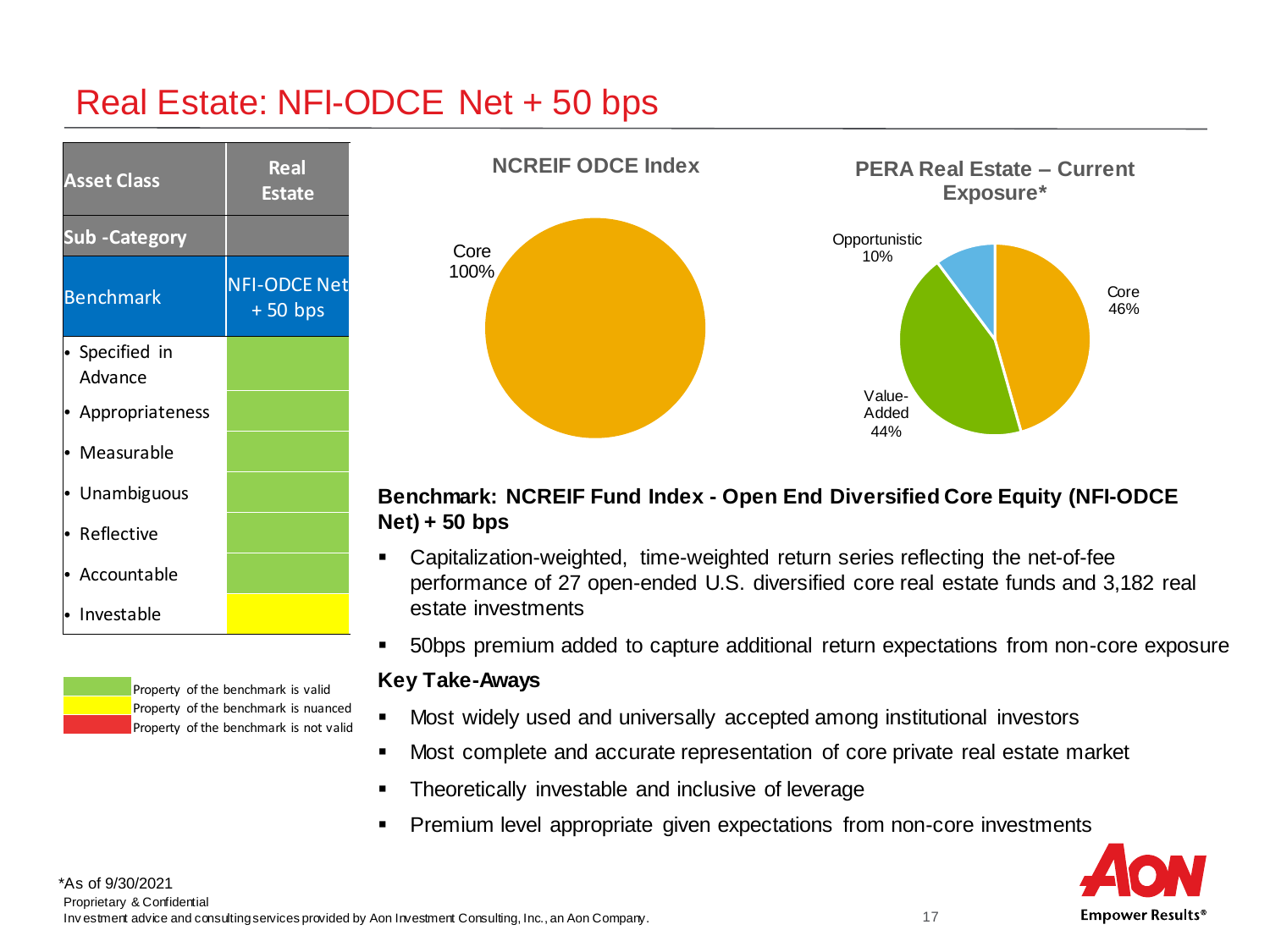### Real Estate: Premium Discussion

- Premium added to core benchmark to reflect additional return expectations from investing in value-added (VA) and opportunistic real estate investments
- 50 bps premium continues to be appropriate considering the objectives and risk profile of PERA's real estate portfolio
- Considerations for level of premium:

| <b>Consideration</b>             | <b>Determination</b>                                                                                                                                                                                                                                                                                    |
|----------------------------------|---------------------------------------------------------------------------------------------------------------------------------------------------------------------------------------------------------------------------------------------------------------------------------------------------------|
| Forward-looking assumptions      | Aon's long-term assumptions reflect 50bps premium for value add<br>$\bullet$<br>and 300 bps premium for opportunistic*<br>50 bps premium is reasonable as it falls midway between the lowest<br>$\bullet$<br>risk (0 bps) and highest risk (100 bps) portfolios as denoted in<br><b>PERA's policies</b> |
| <b>Peers</b>                     | Peer plans' benchmarks typically range from 0 bps premium to 150<br>bps premium<br>50 bps well-within reason<br>Difficult to directly compare given peers' unknown risk profiles<br>$\bullet$                                                                                                           |
| <b>Structural Considerations</b> | PERA's policies allow for a minimum risk portfolio of 100% core and<br>$\bullet$<br>a maximum risk portfolio of 40% core, 30% VA and 30%<br>opportunistic<br>Current RE exposure is roughly in line with the mid-point of the<br>$\bullet$<br>allowable risk spectrum                                   |

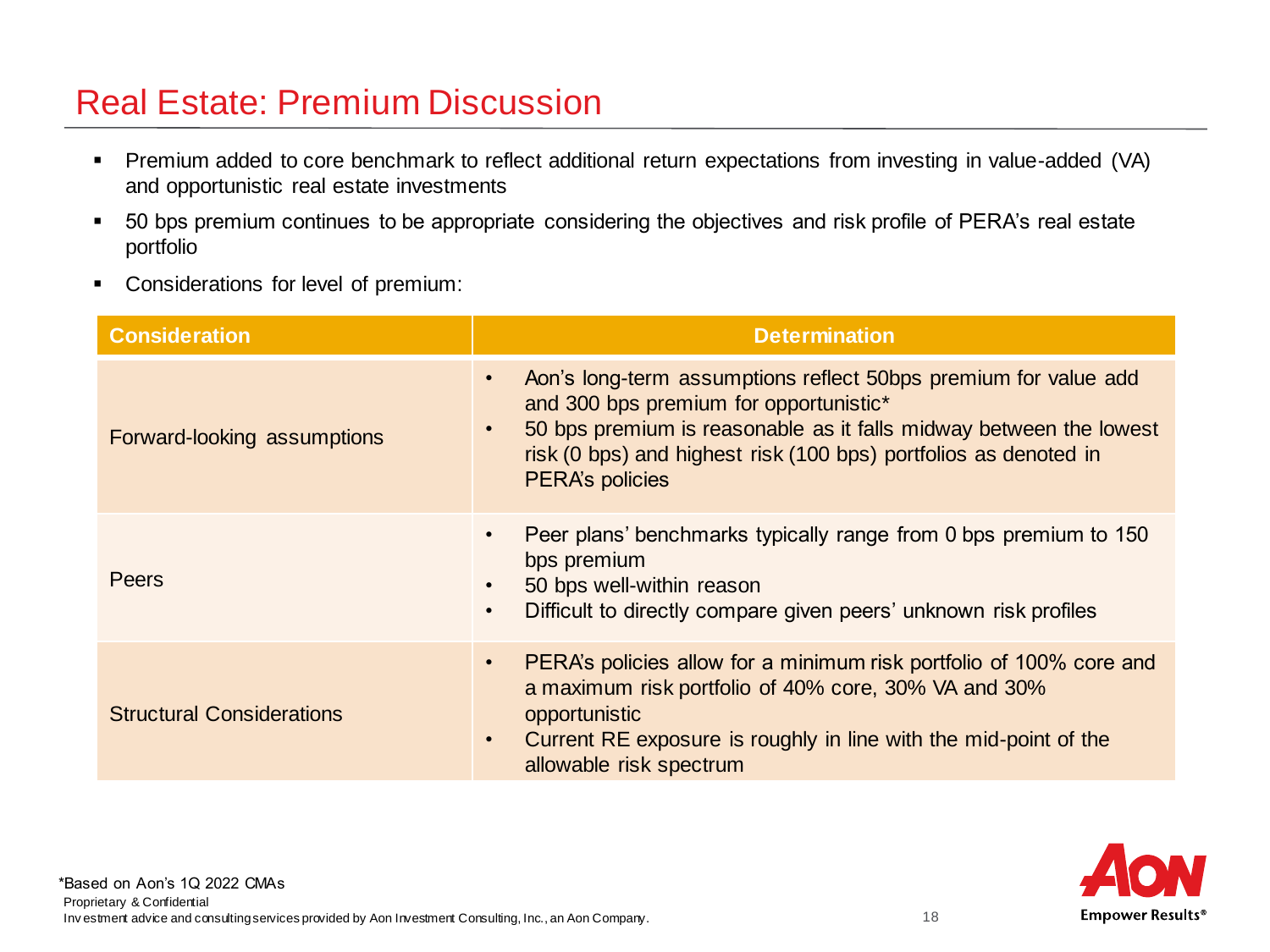## Private Equity: MSCI ACWI IMI w/USA Gross + 150 bps





\*As of 6/30/2021

Buyout 51% Venture 29% Secondary 10% Other\*\* 10% **Current Exposure\*** Emerging Markets Non-U.S. U.S. **Geographic Exposure PERA PE** MSCI ACWI IMI

0% 20% 40% 60% 80%

#### **Benchmark: MSCI ACWI IMI with USA Gross + 150 bps**

- Opportunity cost benchmark
- Represents boradly similar economic and financial risks of the asset class
- Premium reflects higher expected returns from illiquidity and investment risk

#### **Key Take-Aways**

- Reflective of the opportunity cost of capital (PERA's public equity exposure)
- A widely used and accepted benchmarking option among institutional investors
- Readily available, explainable and can be calculated on an IRR (PME) basis
- Most appropriate for long-term performance evaluation; expect periods of shortterm deviation from public market volatility
- Premium reflective of expected returns above public equities
- Not an investable index due to addition of premium

Proprietary & Confidential \*\*Includes Mezzanine, Distressed, Energy and Fund of Funds

Investment advice and consulting services provided by Aon Investment Consulting, Inc., an Aon Company. 19<br>
19

**PERA Private Equity:**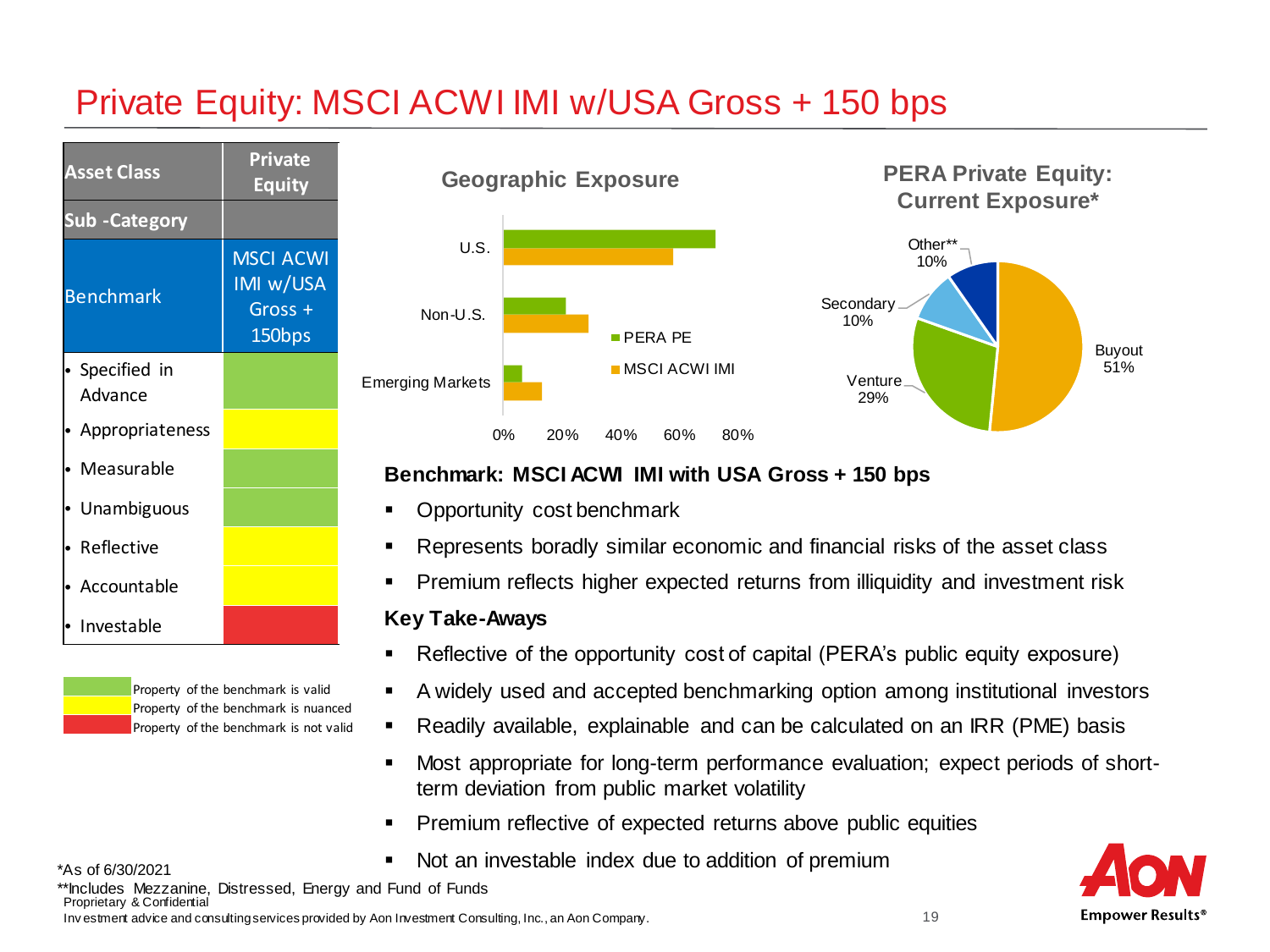## Private Equity: Premium Discussion

- Premium added to public market index to reflect return expectations from illiquidity and investment risk
- 150 bps premium is appropriate considering the objectives and risk profile of PERA's private equity portfolio
- Considerations for level of premium:

| <b>Consideration</b>             | <b>Determination</b>                                                                                                                                                                                                                                                                                                                                            |
|----------------------------------|-----------------------------------------------------------------------------------------------------------------------------------------------------------------------------------------------------------------------------------------------------------------------------------------------------------------------------------------------------------------|
| Forward-looking assumptions      | Aon currently assumes 180 bps of return premium for private equity<br>$\bullet$<br>over global public equity*<br>Aon's PE assumption reflects a portfolio of 50% Buyout / 25% Venture<br>$\bullet$<br>/ 16% Dist. Debt / 6% Mezzanine                                                                                                                           |
| Peers                            | Peer plans' benchmarks range from 0 bps premium to 400 bps<br>$\bullet$<br>premium<br>150 bps well-within reason<br>$\bullet$<br>Difficult to ascertain given unknown risk profiles of peer plans<br>$\bullet$                                                                                                                                                  |
| <b>Structural Considerations</b> | • PERA's portfolio reflective of a global portfolio<br>PERA's portfolio currently diversified across buyout (50%), venture<br>$\bullet$<br>(29%), and other diversifying strategies<br>Misfit risk relative to public markets inherent in private equity investing<br>$\bullet$<br>Current premium reflective of achievable outperformance of public<br>markets |

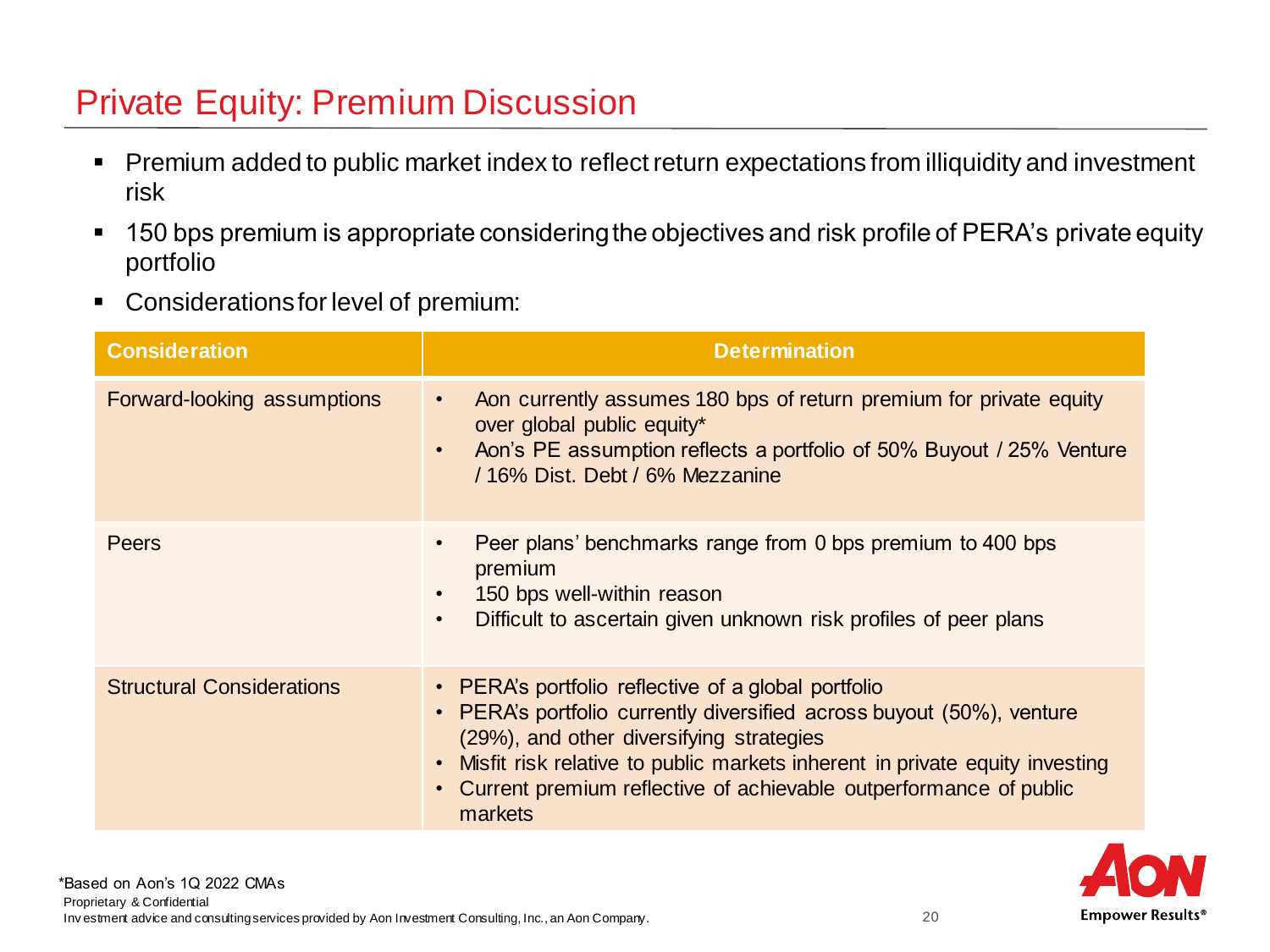### Private Equity: Benchmark Calculation

- There are two standard measurement approaches used to calculate private equity returns
- PERA evaluates both on a quarterly basis

| <b>Time-Weighted Return</b>                                                                                                                                                                                    | <b>Internal Rate of Return</b>                                                                                                                                                                                             |
|----------------------------------------------------------------------------------------------------------------------------------------------------------------------------------------------------------------|----------------------------------------------------------------------------------------------------------------------------------------------------------------------------------------------------------------------------|
| Removes impact of cash flows                                                                                                                                                                                   | Includes the impact of the timing and magnitude of<br>cash flows                                                                                                                                                           |
| Most appropriate for <i>publicly</i> traded asset classes                                                                                                                                                      | Most appropriate for <i>private</i> markets, a better metric<br>for reflecting manager skill                                                                                                                               |
| Necessary for Total Fund analyses, including:<br>• Performance reporting and evaluation<br>• Risk and return forecasting                                                                                       | Most appropriate for evaluating performance on a<br>$\bullet$<br>standalone basis<br>Cannot be rolled into Total Fund Benchmark<br>$\bullet$                                                                               |
|                                                                                                                                                                                                                | <b>Uses within PERA's Portfolio</b>                                                                                                                                                                                        |
| MSCI ACWI IMI wUSA Gross + 150 bps<br>• Rolled into Total Fund Policy Benchmark<br>• Notable tracking error possible, especially over<br>short-term periods<br>• Prefer evaluation over long-term time periods | MSCI ACWI IMI wUSA Gross + 150 bps<br>Calculated as PME <sup>*</sup><br>Used at the asset class level and for incentive<br>$\bullet$<br>compensation purposes<br>Most appropriate over long-term time periods<br>$\bullet$ |

\*PME (public market equivalent) is an IRR calculation that reflects a direct opportunity cost comparison of how funds invested in private equity w ould have performed had they been invested in the public index in the same manner over the life of the investment(s)

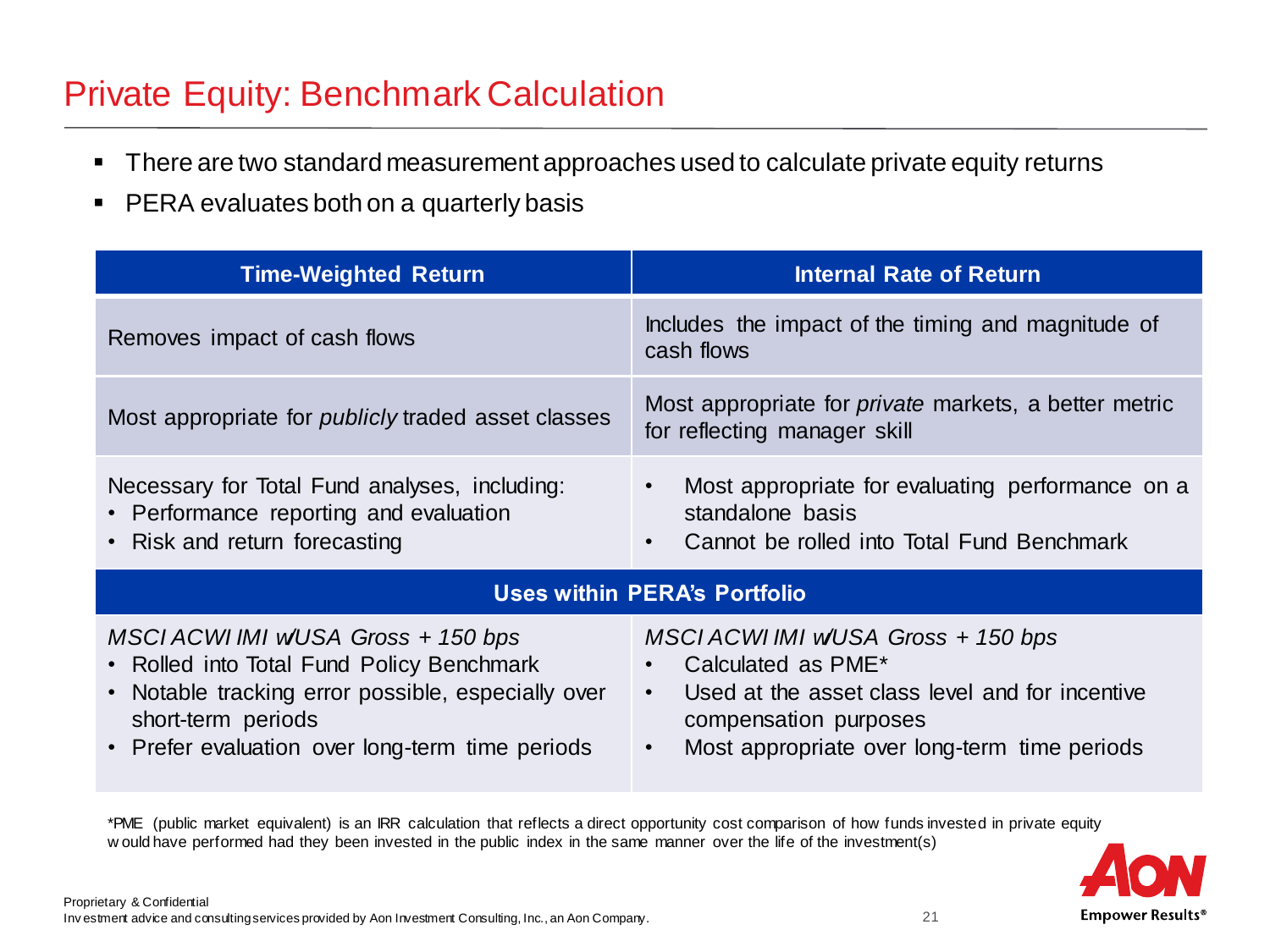### Alternatives: Custom Benchmark

- Role of Alternatives: provide improved risk-adjusted returns and diversification
- Purpose is to provide a framework for investing in assets and strategies that do not fit within the traditional asset class structure
- The asset class has been categorized into three sub-strategies, designed to meet the Alternatives' objective over the long-term
- Given the flexibility afforded to this asset class, benchmarking becomes challenging
- Importantly, portfolio constructed to achieve objective noted above, in addition to beating the custom benchmark
- **Custom Benchmark**: Weighted average of the three sub-categories

#### **Current Alternatives Sub-Categories\***



| <b>Sub-category</b>    | <b>Objective</b>                | <b>Risk Factors / Return Drivers</b>                                                         | <b>Benchmark</b>                                     |
|------------------------|---------------------------------|----------------------------------------------------------------------------------------------|------------------------------------------------------|
| <b>Risk Mitigation</b> | <b>Capital Preservation</b>     | Capital Preservation / Low<br>Market Exposure / Low<br><b>Correlation to Public Equities</b> | <b>HFRI Fund of Funds:</b><br>Market Defensive Index |
| <b>Real Assets</b>     | <b>Diversification</b>          | Alternative Beta / Current<br>Income / Inflation Protection                                  | $CPI + 4.0\%$                                        |
| Opportunistic          | <b>Primarily Return-Seeking</b> | Valuation / Illiquidity Premium /<br>Leverage                                                | PERA Public Market + 1.5%                            |

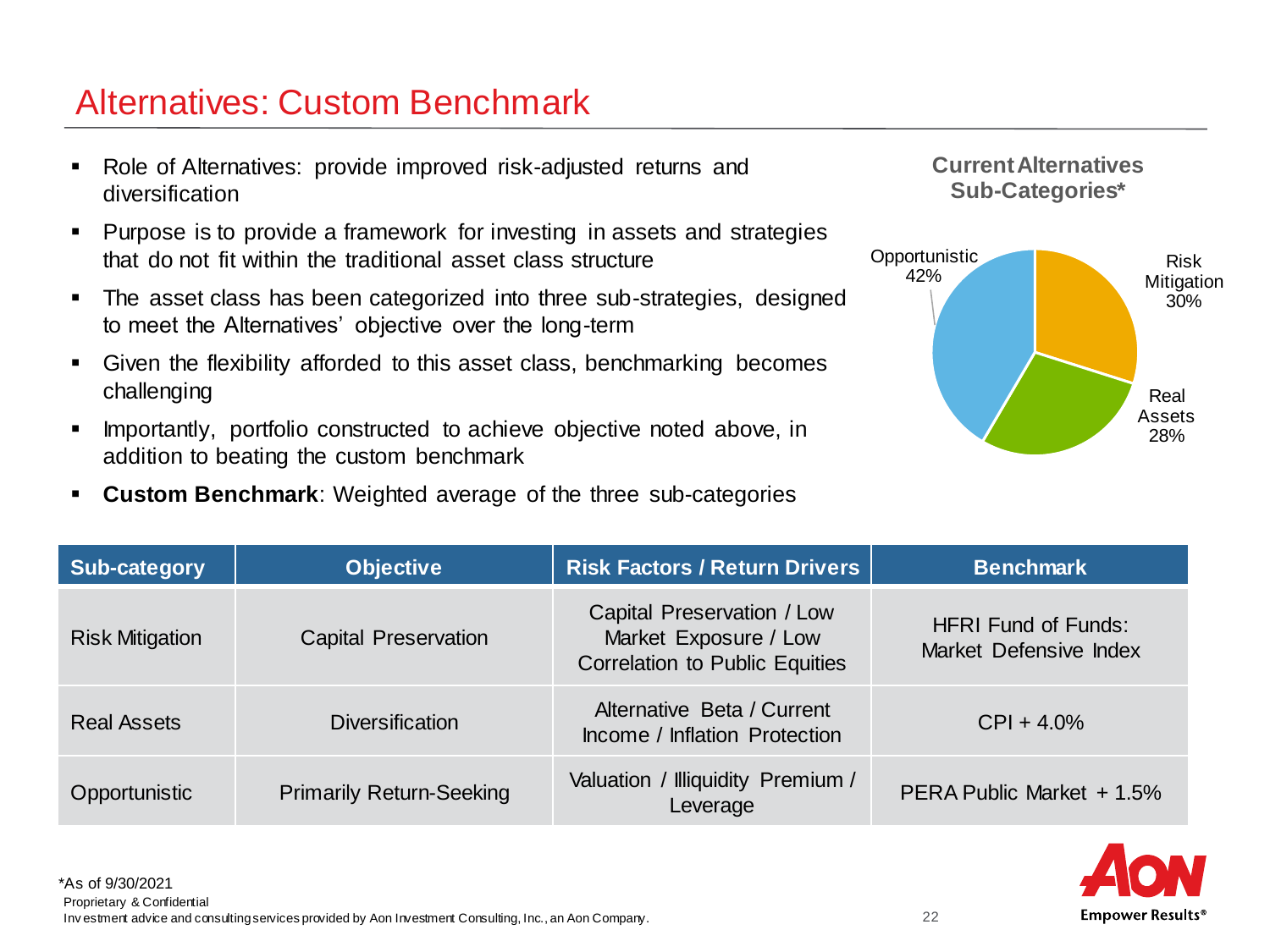## Alternatives-Risk Mitigation: HFRI FOF Market Defensive Index

| <b>Alternatives</b>                          |
|----------------------------------------------|
| <b>Risk</b><br><b>Mitigation</b>             |
| HFRI FOF<br>Mkt<br><b>Defensive</b><br>Index |
|                                              |
|                                              |
|                                              |
|                                              |
|                                              |
|                                              |
|                                              |
|                                              |

Property of the benchmark is valid Property of the benchmark is nuanced Property of the benchmark is not valid

### **Risk Mitigation – Current Exposure\***



#### **Benchmark: HFRI Fund Of Funds Market Defensive Index**

- Comprised of Fund of Funds (FOFs) classified as 'Market Defensive'
- Includes funds that may engage in short-biased strategies such as short selling, have exposure to trend following such as managed futures and/or show a low or negative correlation to the general market benchmarks (i.e., public equities)
- **EXECT** Funds included in Index expected to exhibit higher returns during down markets than during up markets

#### **Key Take-Aways**

- Intended to reflect performance of funds with similar objectives as PERA's portfolio
- Index can include a wide array of strategies that may be less "market defensive" and perform differently than PERA's portfolio
- HFRI is also self-reported, which lends itself to construction challenges and biases
- **•** Potentially more difficult hurdle as performance likely overstated due to survivorship bias
- **EXED** Importantly, portfolio constructed to achieve risk mitigation not to beat this peer index
- Returns relative to peer benchmark should only be one factor in performance evaluation of risk mitigation sub-category

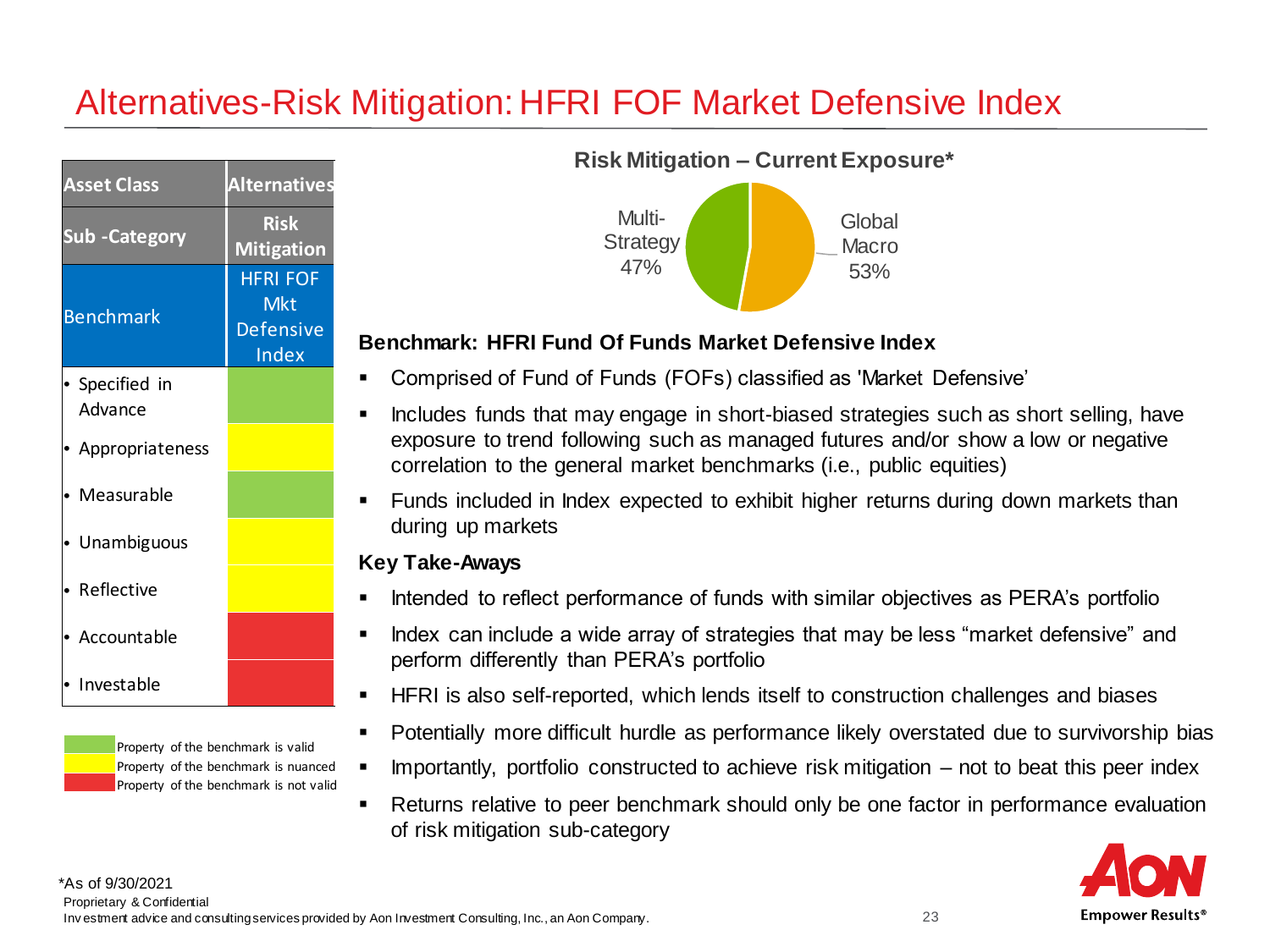## Alternatives-Real Assets: CPI + 4%

| <b>Asset Class</b>      | <b>Alternatives</b> |
|-------------------------|---------------------|
| <b>Sub-Category</b>     | <b>Real Assets</b>  |
| <b>Benchmark</b>        | $CPI + 4%$          |
| Specified in<br>Advance |                     |
| Appropriateness         |                     |
| Measurable              |                     |
| Unambiguous             |                     |
| Reflective              |                     |
| Accountable             |                     |
| Investable              |                     |

Property of the benchmark is valid Property of the benchmark is nuanced Property of the benchmark is not valid



#### **Benchmark – Consumer Price Index + 4%**

- CPI measures the average change in the prices over time of consumer goods and services
- Premium added to reflect the expected returns from active management and illiquidity and risk premiums

#### **Key Take-Aways**

- Aligned with inflation protection, income orientation and diversification objectives
- Common approach across institutional investors
- Real Assets sub-category is more strategically oriented and thus performance should be evaluated over the long-term
- High tracking error over short-time periods expected due to the low volatility of benchmark



Proprietary & Confidential Inv estment advice and consulting services provided by Aon Investment Consulting, Inc., an Aon Company. 24 \*As of 9/30/2021 \*\*Includes Pinnacle Arcadia Cattle and Natural Resources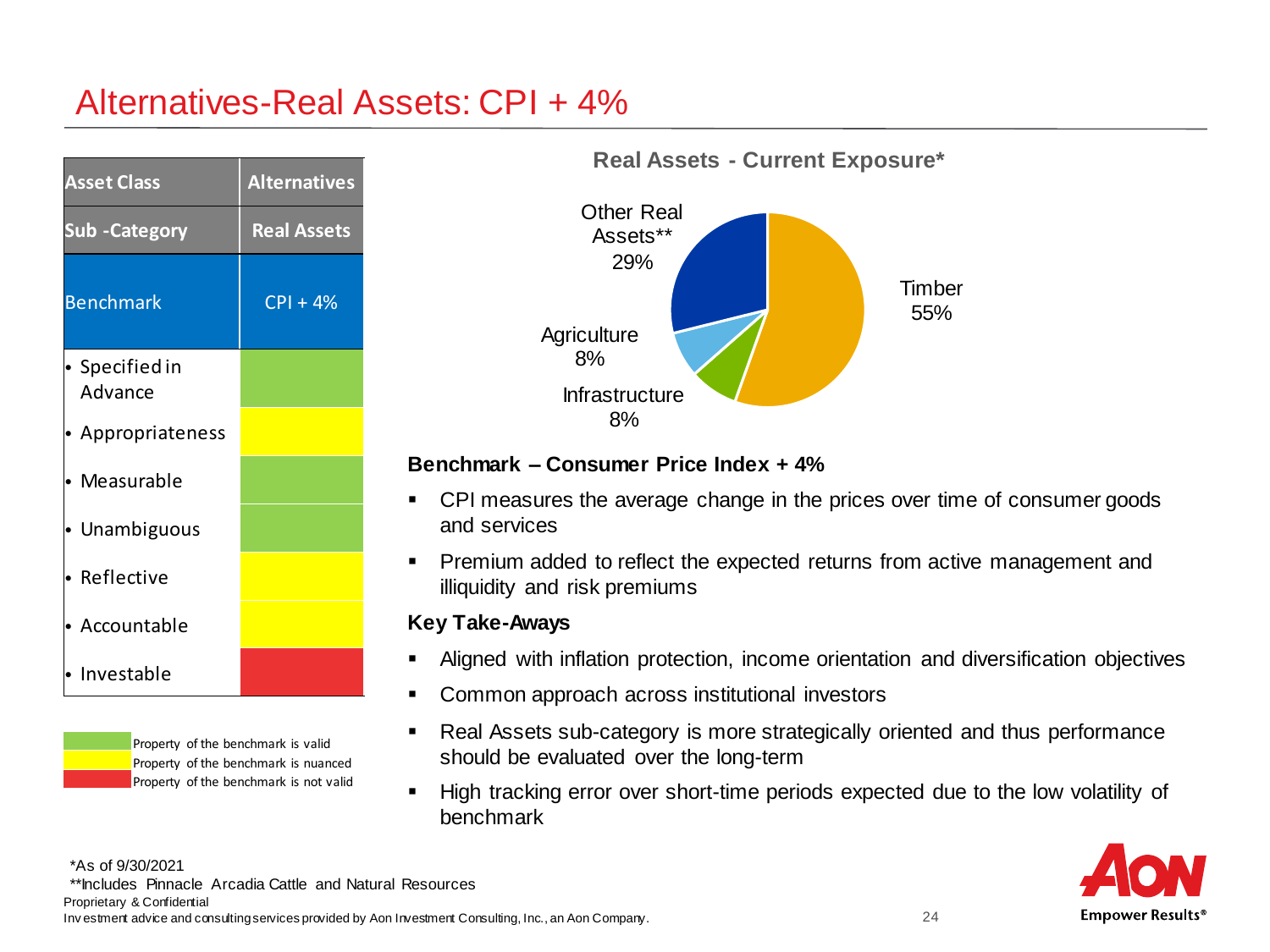### Alternatives-Real Assets: Premium Discussion

- **•** Premium added to CPI to reflect return expectations from active management and illiquidity and risk premiums
- 400 bps premium is appropriate considering the objectives and risk profile of PERA's real assets portfolio
	- Aon's current *long-term* inflation expectations are 2.3%\*
- Considerations for level of premium:

| <b>Consideration</b>             | <b>Determination</b>                                                                                                                |
|----------------------------------|-------------------------------------------------------------------------------------------------------------------------------------|
| Forward-looking assumptions      | Average expected premium across real assets, including<br>infrastructure, timber and agriculture is currently 415 bps*              |
| Peers                            | Difficult to decipher due to varying risk and return objectives<br>Typically see 300-500 bps premiums added                         |
| <b>Structural Considerations</b> | Targeting returns $450 - 650$ bps above inflation<br>Notable weight of timber (>50%) had an influence on determining the<br>premium |

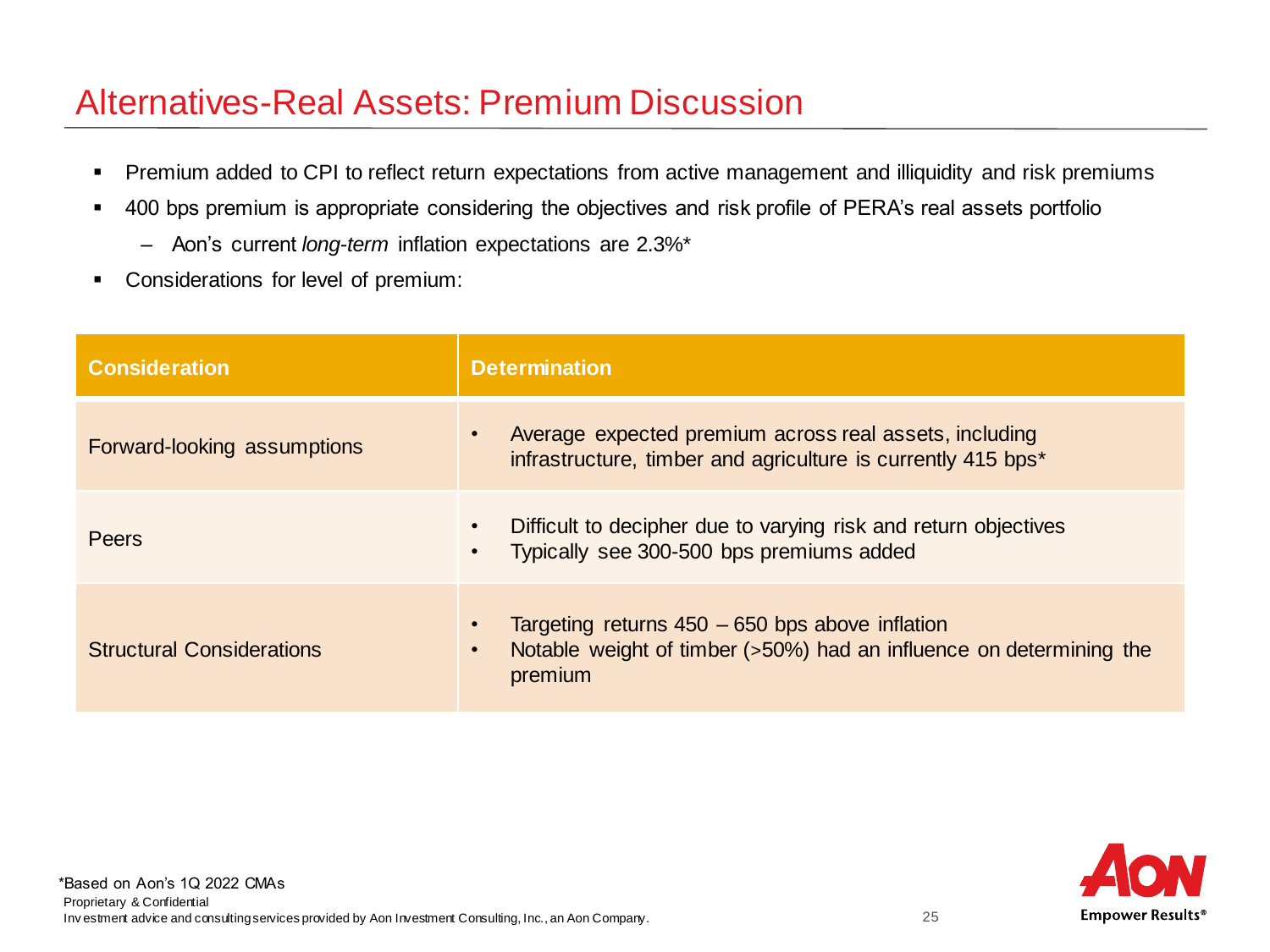## Alternatives Opportunistic: PERA Public Markets + 150 bps

| <b>Asset Class</b>      | <b>Alternatives</b>                       |
|-------------------------|-------------------------------------------|
| <b>Sub-Category</b>     | <b>Opportunistic</b>                      |
| <b>Benchmark</b>        | <b>PERA Public</b><br>Markets +<br>150bps |
| Specified in<br>Advance |                                           |
| Appropriateness         |                                           |
| Measurable              |                                           |
| Unambiguous             |                                           |
| Reflective              |                                           |
| Accountable             |                                           |
| Investable              |                                           |

Property of the benchmark is valid Property of the benchmark is nuanced Property of the benchmark is not valid

### **PERA's Opportunistic Portfolio**

- Current portfolio diversified across 30 funds\*
- Primarily private credit oriented, including (but not limited to) opportunistic, distressed, real estate and special situations

#### **Benchmark: Public Markets Benchmark (70% Global Equity/30% Fixed Income) + 150 bps**

- *Opportunity cost* benchmark reflecting where the assets would otherwise be invested if not invested within the Opportunistic sub-category
- **•** Premium added to reflect the higher return expected from illiquidity, investment risk, and the hurdle to invest away from existing policy

#### **Key Take-Aways**

- Opportunity cost commonly used approach; no market or peer benchmark exists given the truly opportunistic nature of category
- Opportunistic sub-category intended to provide flexibility to invest in investments that will improve the risk/reward profile – therefore, the investments are expected to outperform the readily achievable existing risk/reward profile
- Given likely mismatch between investments and benchmark, expect notable tracking error, especially over short-term time periods
- Diversification benefits should also be factored into performance evaluation
- Performance should be evaluated over the long-term and ideally over full market cycles

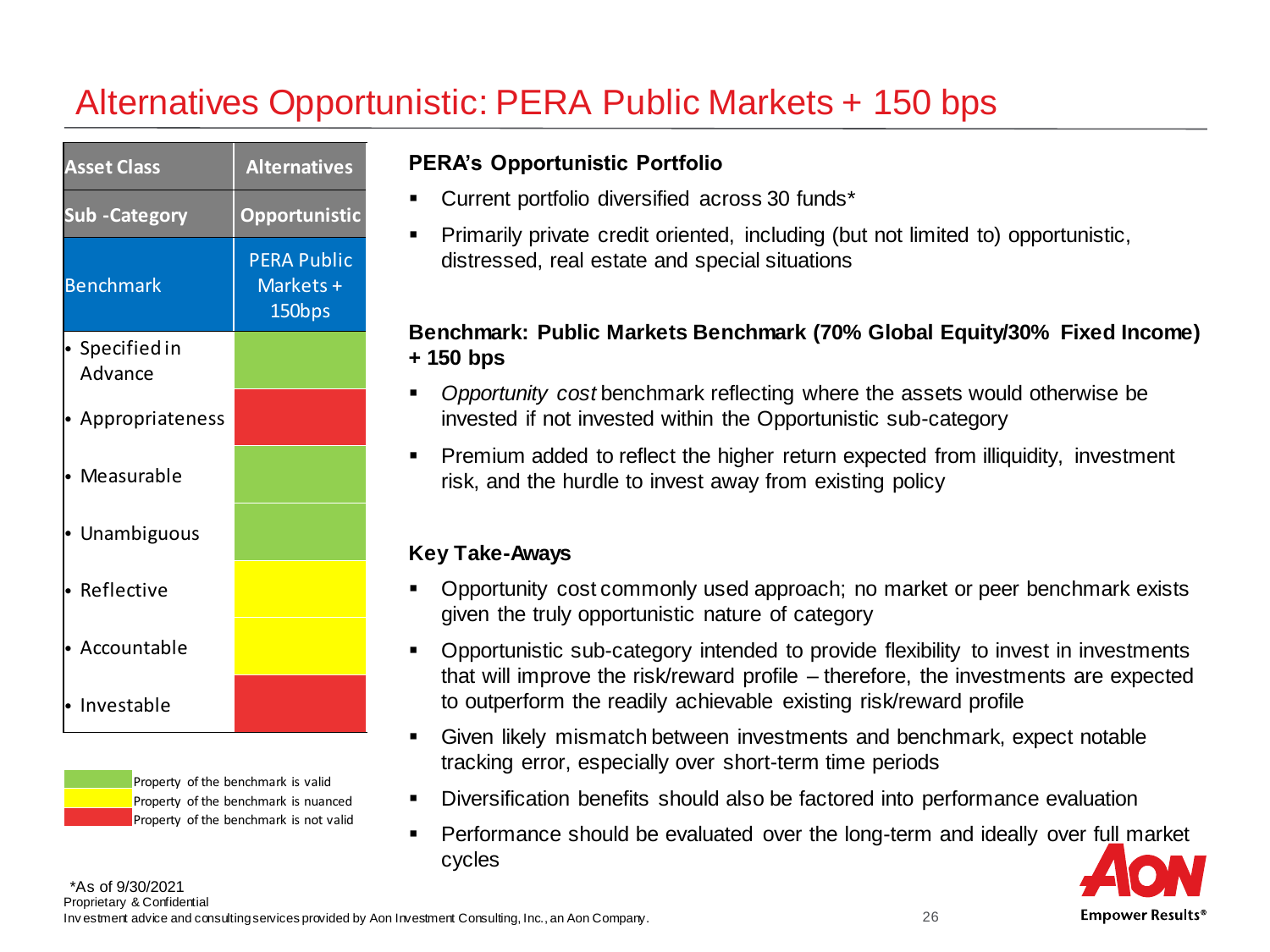### Alternatives-Opportunistic: Premium Discussion

- **•** Premium added to PERA Public Markets index to reflect return expectations from illiquidity and investment risk, as well as to reflect hurdle for investing away from existing policy allocation
- 150 bps premium is appropriate considering primary objective of return enhancement of the Opportunistic portfolio
	- Long-term expected return of PERA's public market index (70% global equity / 30% fixed income) is 6.2%\*
- Considerations for level of premium:

| <b>Consideration</b>             | <b>Determination</b>                                                                                                                                                                                |
|----------------------------------|-----------------------------------------------------------------------------------------------------------------------------------------------------------------------------------------------------|
| Forward-looking assumptions      | Aon's assumptions expect a 6.2% return* for a 70%/30%<br>$\bullet$<br>global equity/fixed income portfolio<br>150 bps premium serves as hurdle to move away from<br>$\bullet$<br>70%/30% allocation |
| <b>Peers</b>                     | Given the uniqueness of Alternative and Opportunistic<br>$\bullet$<br>allocations, peer comparisons are not as comparable                                                                           |
| <b>Structural Considerations</b> | Current allocation primarily allocated to private credit<br>$\bullet$<br>Recent public equity returns have created a very high<br>$\bullet$<br>performance hurdle for any investment                |

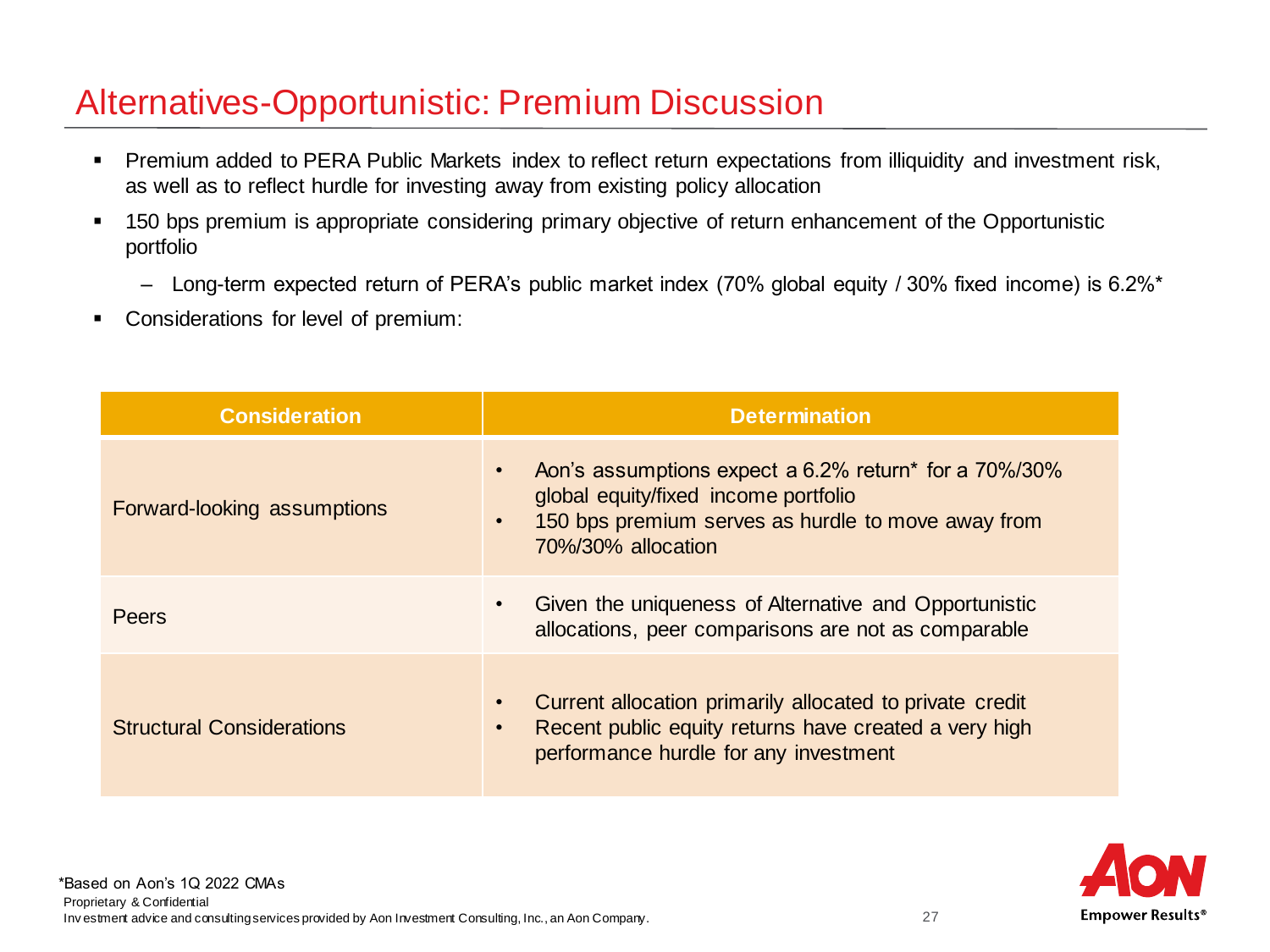## Cash: ICE BofAML U.S. 3Mo T-Bill Index



Property of the benchmark is valid Property of the benchmark is nuanced Property of the benchmark is not valid



#### **Benchmark: ICE BofAML U.S. 3Mo T-Bill Index**

■ Measures the performance of a single issue of outstanding treasury bill which matures closest to, but not beyond, three months from the rebalancing date.

#### **Key Take-Aways**

- Widely used and universally accepted among institutional investors
- Reflects desired risk and liquidity profile

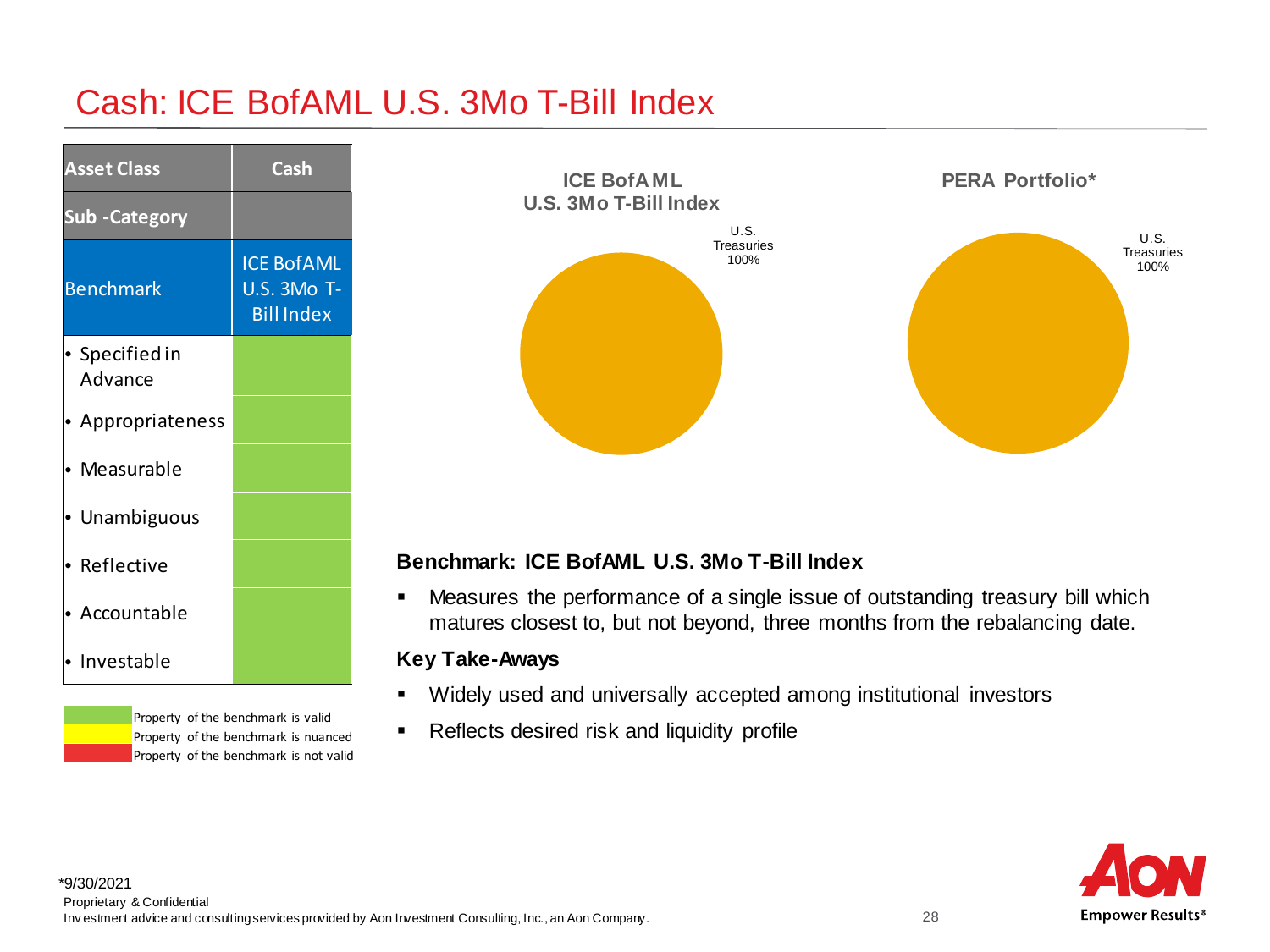### **Conclusions**

- Performance benchmarking is an important component to portfolio management, intended to designate the investment mandate and evaluate the success of investment implementation
- **PERA's current benchmarks continue to be appropriate given the roles and objectives of each** asset class, and are in line with institutional best practices
	- Significant analysis has gone into identifying PERA benchmarks and they are reviewed regularly
- It critical to understand the challenges and short-comings of private market and alternatives performance benchmarking when evaluating performance
	- Quantitative assessment should be balanced with a qualitative review, particularly for those asset classes only accessible via active management
	- PERA's private market benchmarks are appropriate and thoughtfully developed, though may evolve, as needed, over time
- Benchmark should be re-evaluated periodically to ensure validity against the portfolio's asset allocation and the SAMURAI structure
	- Benchmarking often more-thoroughly reviewed following the asset liability study

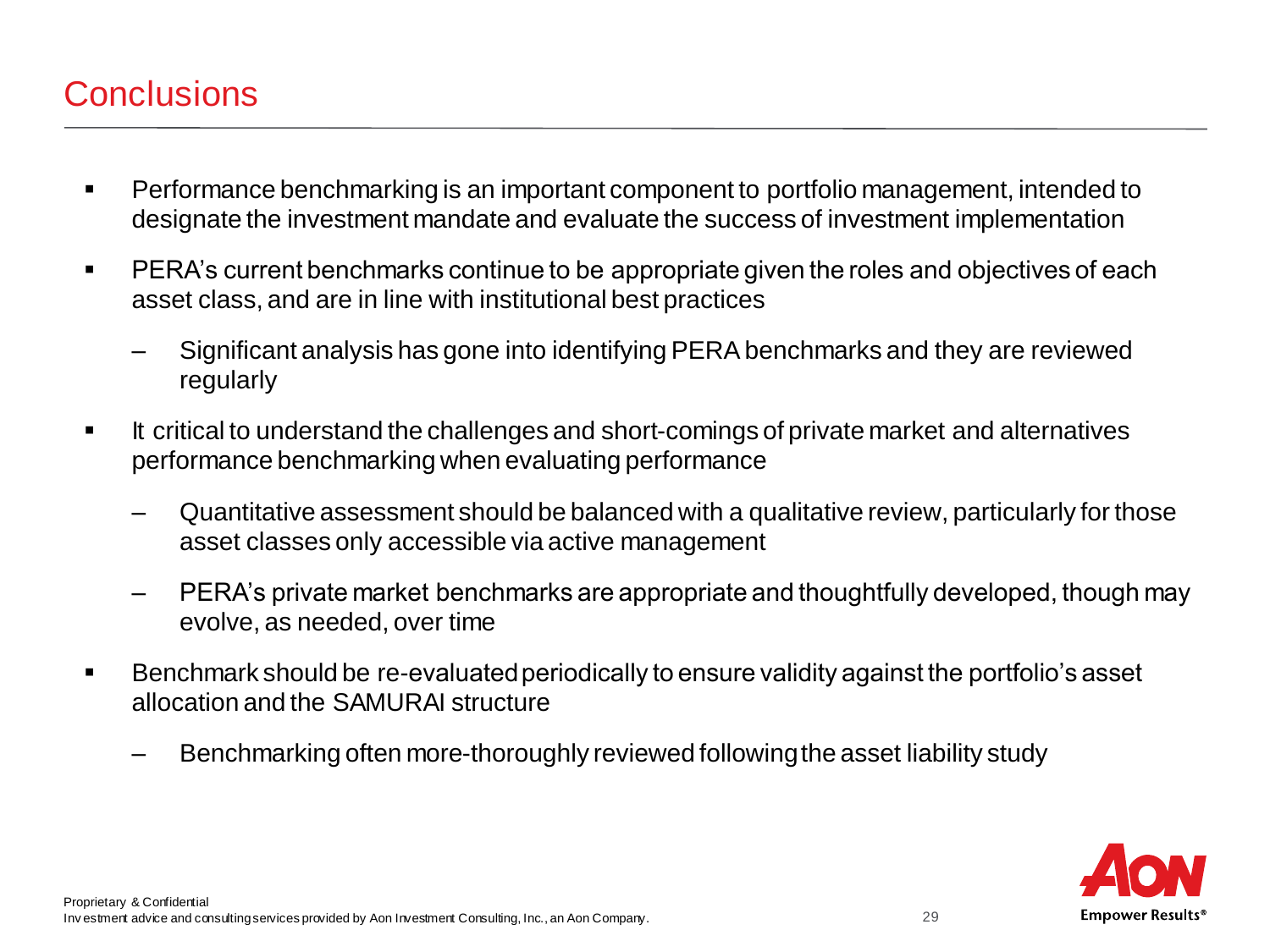

# **Section 3: Appendix**

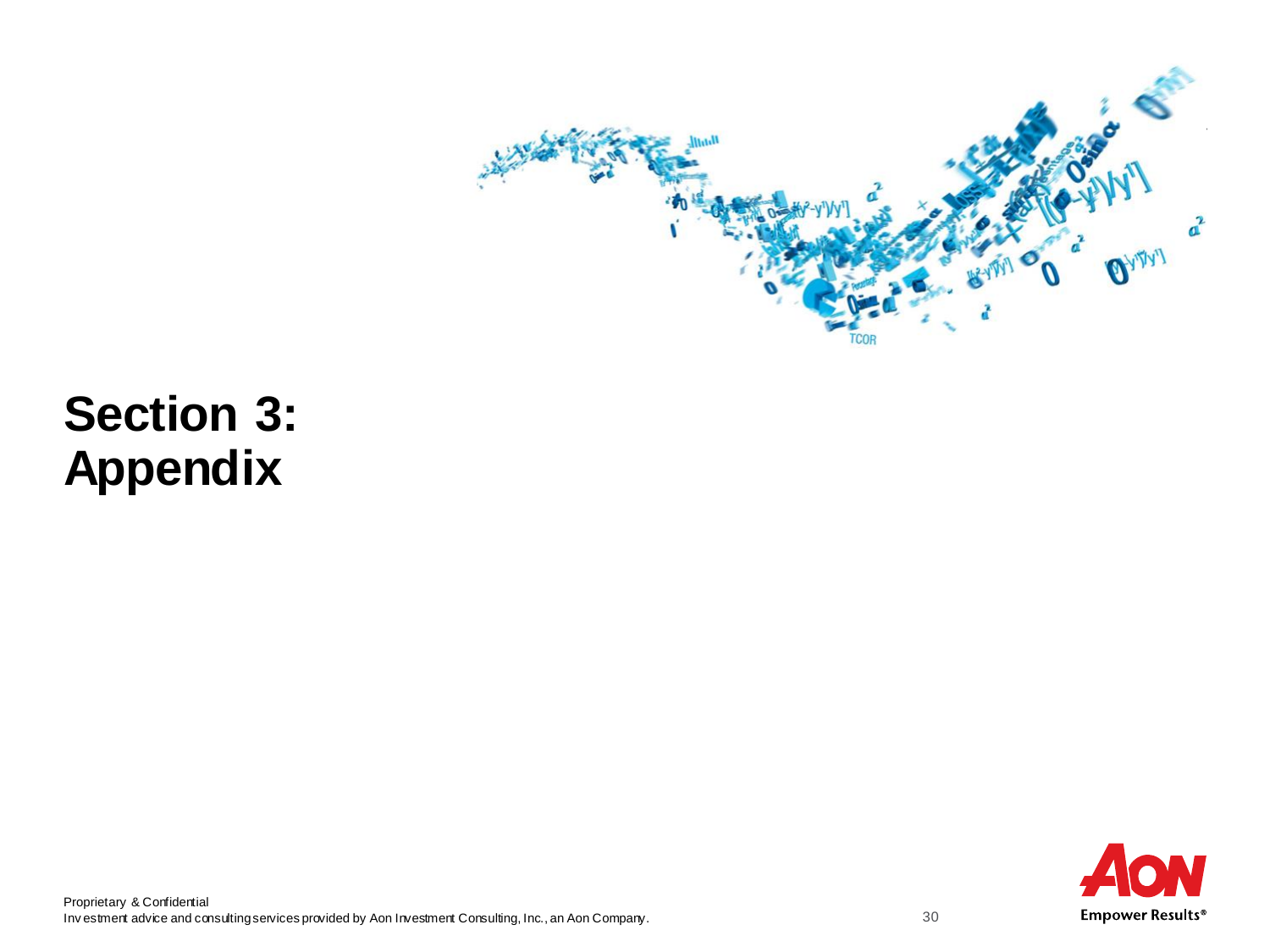### Alternative Investments Benchmarking in Practice



- Asset owners choose universe-based and asset class-specific benchmarks more frequently than market-based and absolute return-based benchmarks
- The choice is often based more on necessity and the investors' audience than their actual performance
- For private equity, investors are just as likely to choose a market-based benchmark as one that's universe-based (peer group)
- Within private debt, majority of investors use an asset-based benchmark as opposed to other benchmark types

*Source: State Street Global Services, Alternative Benchmarking: The Choices and Challenges of Performance Measurement (July 2016). Based on a survey conducted by State Street among a subset of their asset-owner clients*

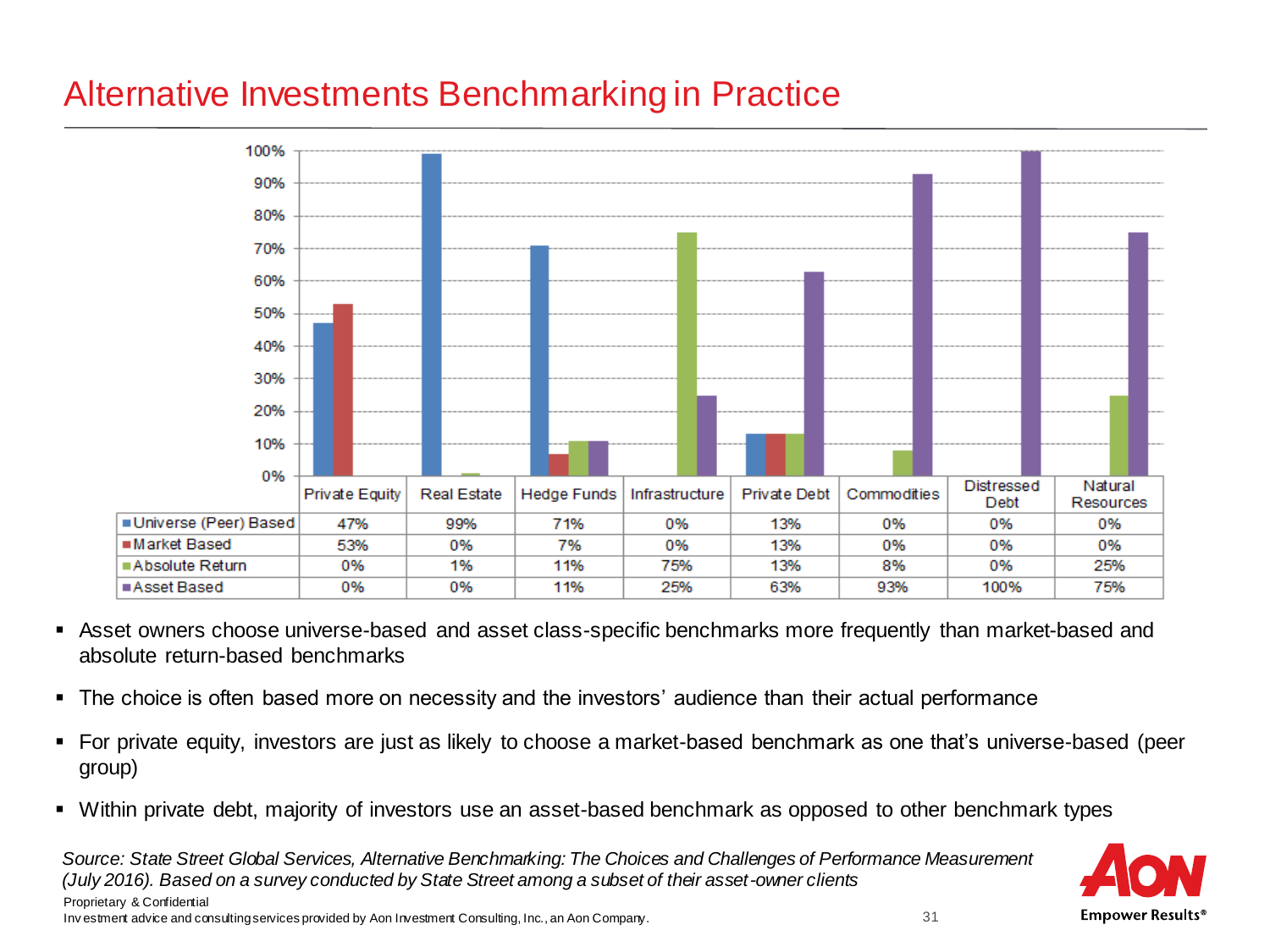### Private Equity Benchmarking: Typical Approaches and Usage

| <b>Portfolio</b><br><b>Component</b>      | <b>Recommended Best</b><br><b>Practice (Metric)</b>                             | <b>What's Being Measured</b>                          | <b>Pros</b>                                                                                                                                                                                                            | <b>Cons</b>                                                                                                                                                                                           |
|-------------------------------------------|---------------------------------------------------------------------------------|-------------------------------------------------------|------------------------------------------------------------------------------------------------------------------------------------------------------------------------------------------------------------------------|-------------------------------------------------------------------------------------------------------------------------------------------------------------------------------------------------------|
| <b>Total Portfolio</b>                    | Public market + premium<br>(TWR)                                                | Opportunity cost                                      | Can be aggregated into<br>$\bullet$<br>total program<br>performance<br>Captures market<br>$\bullet$<br>exposure and risk of<br>private equity<br>Readily explainable and<br>daily performance<br>available with no lag | • TWRs can produce misleading<br>returns for closed-end funds<br>(capital not at work over entire<br>measurement period)<br>Only meaningful over long<br>time horizons<br>Not investable<br>$\bullet$ |
| <b>Total Portfolio</b>                    | Public market + premium<br>(PME IRR)                                            | Opportunity cost                                      | IRR is a more meaningful<br>metric for private equity                                                                                                                                                                  | Can't be aggregated into total<br>$\bullet$<br>program<br>Only meaningful over long<br>$\bullet$<br>time horizons<br>Not investable                                                                   |
| <b>Vintage Year</b><br><b>Performance</b> | Peer universe by vintage<br>year (IRR, TVPI, DPI)                               | Portfolio construction<br>relative to opportunity set | Meaningful metrics<br>$\bullet$<br>Directly captures<br>performance of vintage<br>year peers<br>Readily explainable<br>$\bullet$<br>Customizable to Client's<br>portfolio structure if<br>desired                      | Not investable<br>$\bullet$<br>Limited transparency<br>$\bullet$<br>Database biases and<br>shortcomings                                                                                               |
| <b>Fund</b>                               | Peer universe by strategy,<br>vintage year and<br>geography (IRR, TVPI,<br>DPI) | Fund selection<br>$\bullet$<br>• Fund manager skill   | Meaningful metrics<br>Directly captures<br>performance of peers by<br>vintage year, geography<br>and strategy<br>Readily explainable<br>$\bullet$                                                                      | Not investable<br>$\bullet$<br>Limited transparency<br>Database biases and<br>shortcomings                                                                                                            |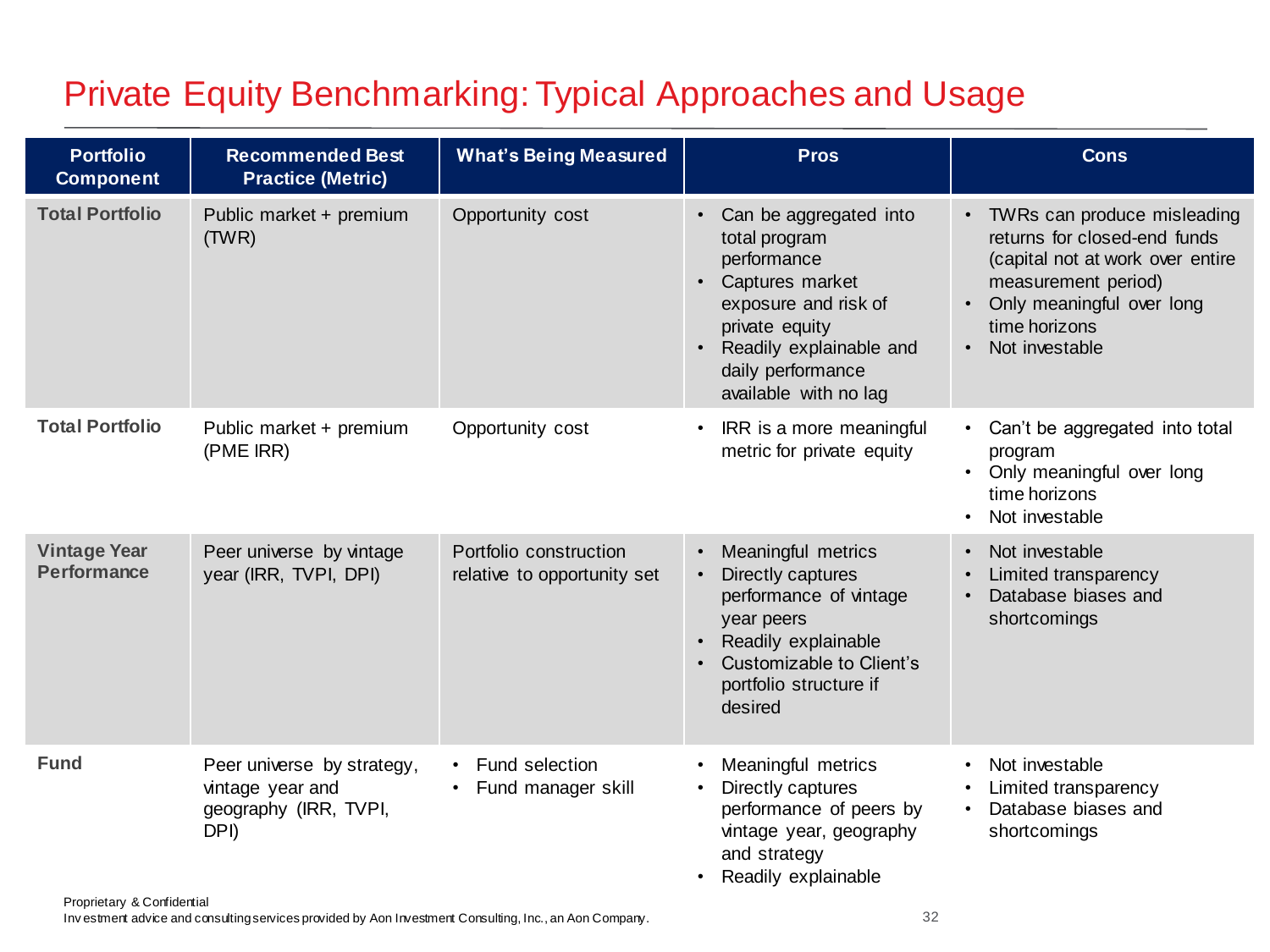### Real Estate: Geographic and Property Type Allocation



#### **Real Estate Actual Geographic Allocation**

#### **NCREIF - ODCE Geographic Allocation**



#### **Real Estate Actual Property Type Allocation**



#### **NCREIF-ODCE Actual Property Type Allocation**

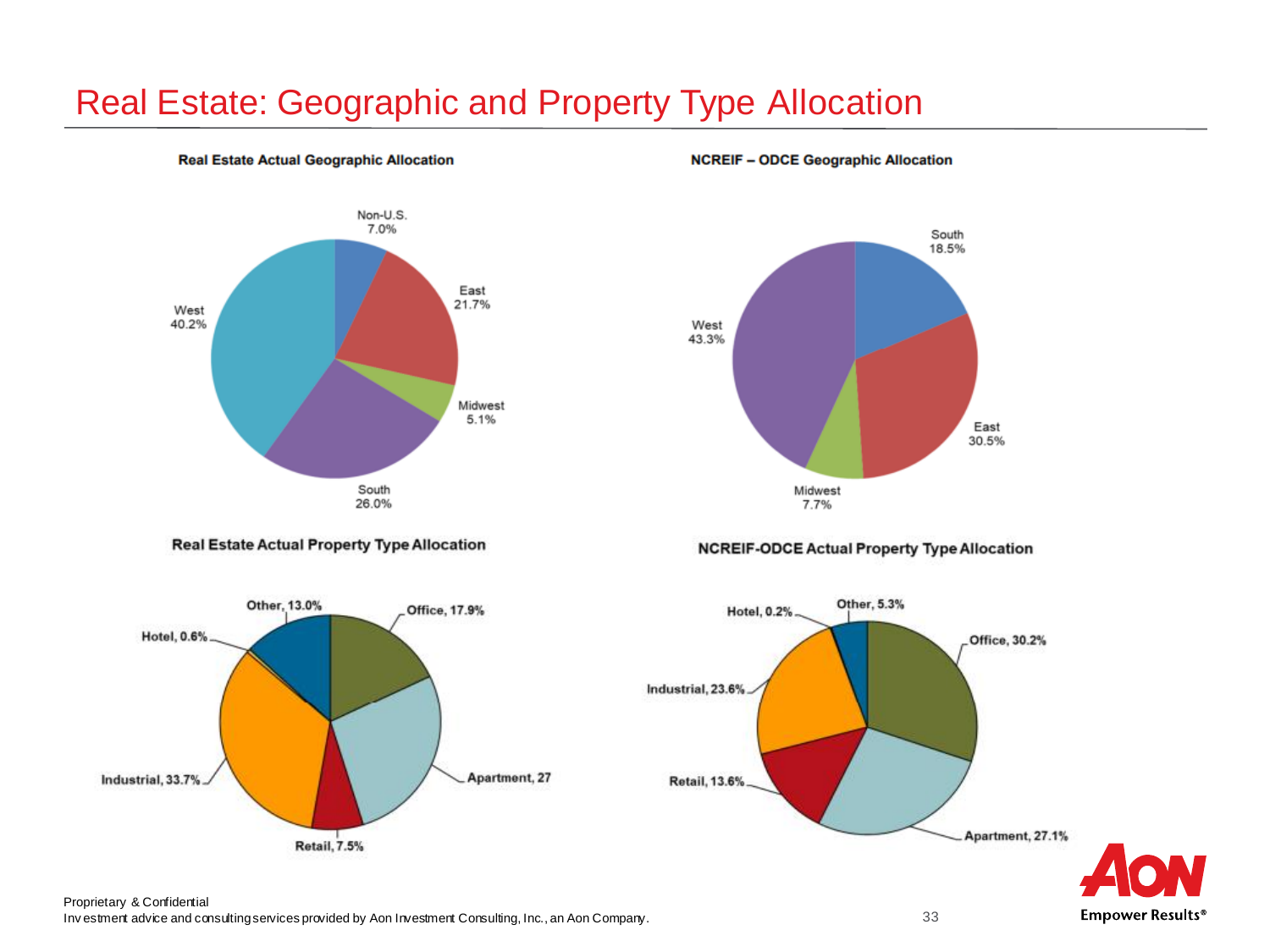### Private Real Estate Benchmark: Peer Data\*

- Table below lists the private real estate benchmark used by the largest 30 public funds in the U.S.
	- No single most commonly used benchmark
	- 18 plans use the NCREIF ODCE Index

| <b>Fund</b>                                        | <b>Private Real Estate Benchmark</b>      | <b>Fund</b>                                 | Private Real Estate Benchmark                                       |
|----------------------------------------------------|-------------------------------------------|---------------------------------------------|---------------------------------------------------------------------|
| <b>CaIPERS</b>                                     | NFI-ODCE Index                            | <b>Michigan Retirement</b>                  | NCREIF Property Index -130 bps                                      |
| <b>CaISTERS</b>                                    | NFI-ODCE Index                            | Minnesota State Board                       | CPI + 1000 bps                                                      |
| <b>New York Common</b>                             | <b>NCREIF</b>                             | <b>LA County ERS</b>                        | NFI-ODCE Index +40 bps                                              |
| New York City Retirement   NFI-ODCE Index +100 bps |                                           | Pennsylvania Employees<br><b>Retirement</b> | Private Core: NFI-ODCE Index<br>Private Non Core: Burgiss Benchmark |
| <b>Texas Teachers</b>                              | NFI-ODCE Index                            | <b>Maryland State Retirement</b>            | 85% NFI-ODCE Index                                                  |
| <b>New York State</b>                              | Private Markets: NCREIF ODCE              |                                             | 15% FTSE EPRA/NA REIT Developed (Net)                               |
| <b>Retirement</b>                                  |                                           | <b>Teachers' System of Illinois</b>         | NCREIF Property Index                                               |
| Wisconsin Investment                               | NFI-ODCE Index                            | <b>Tennessee Retirement</b>                 | NCREIF Property Index                                               |
| <b>Board</b>                                       |                                           | <b>System</b>                               |                                                                     |
| <b>Ohio Public Employees</b>                       | NFI-ODCE Index + 85 bps                   | Colorado Public Employees                   | NFI-ODCE Index +50 bps                                              |
| <b>North Carolina</b>                              | 80% NFI-ODCE Index                        | <b>Missouri Teachers</b>                    | NFI-ODCE Index                                                      |
|                                                    | 20% FTSA/EPRA/NA REIT Global Index        | <b>Illinois Municipal Retirement</b>        | NFI-ODCE Index                                                      |
| <b>Washington State Board</b>                      | NCREIF Property Index                     | Fund                                        |                                                                     |
| <b>New Jersey Division of</b>                      | Blend of NFI-ODCE Index and Barclays Corp | Nevada Public Employees                     | NCREIF Property Index -75 bps                                       |
| Investment                                         | CMBS $2.0$ Baa + 100 bps                  | <b>Arizona State Retirement</b><br>System   | NFI-ODCE Index                                                      |
| Virginia Retirement                                | NFI-ODCE Index                            |                                             | NCREIF Property Index                                               |
| Oregon Public Employees                            | NCREIF Property Index                     | Retirement Systems of<br>Alabama            |                                                                     |
| <b>Ohio State Teachers</b>                         | 85% NCREIF Property Index                 | Connecticut Retirement Plans                | NCREIF Property Index                                               |
|                                                    | 15% FTSE NAREIT Equity REITs Index        | <b>South Carolina Retirement</b>            | NFI-ODCE Index +75 bps                                              |
| <b>Massachusetts PRIM</b>                          | NCREIF Property Index                     | <b>Systems</b>                              |                                                                     |

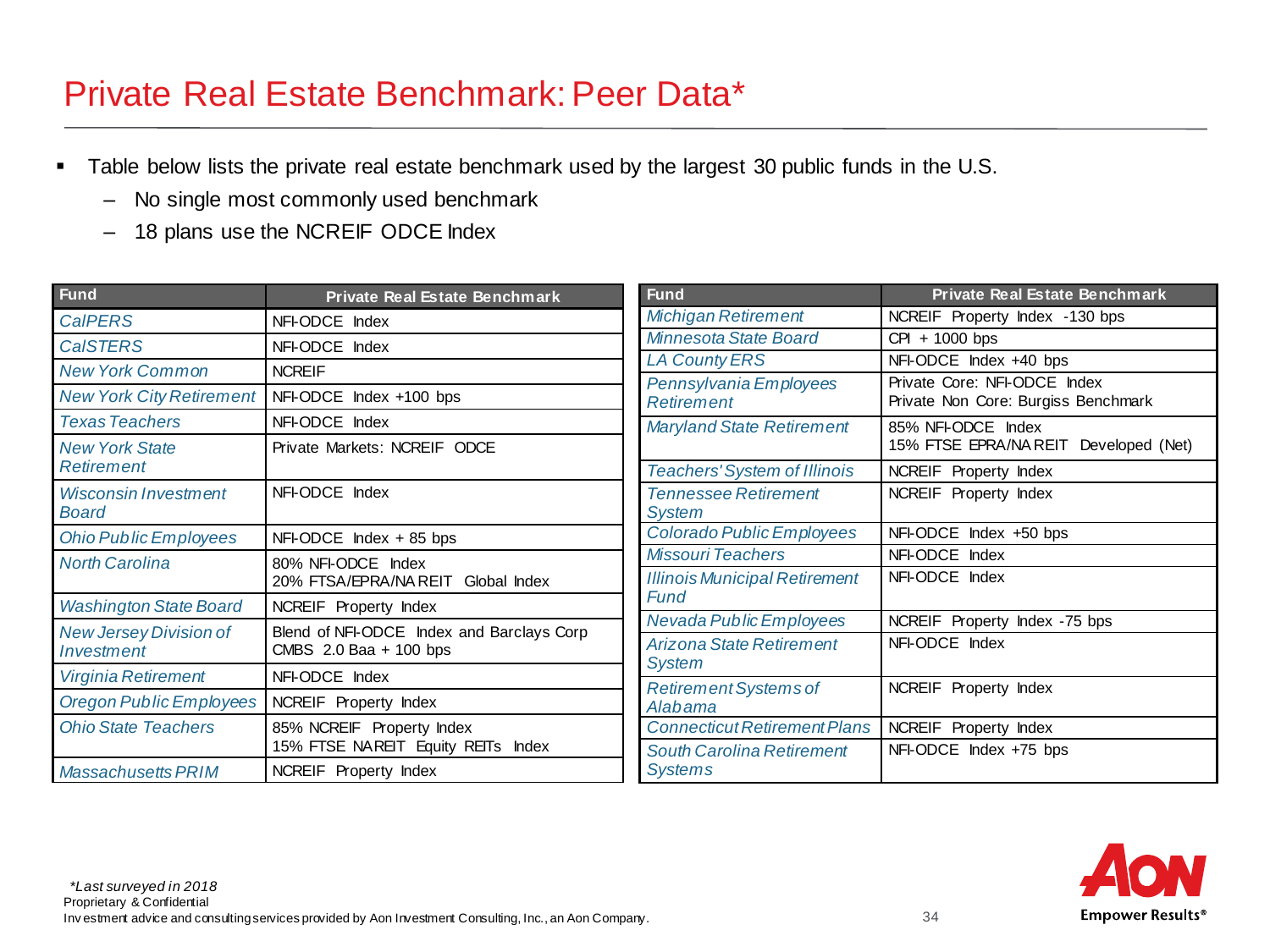### Private Equity Benchmark: Peer Data\*

■ Surveyed largest 20 public funds that invest in private equity  $-11$  of 20 utilize a public equity market index  $+$  premium for performance reporting ‒Average premium decreased to 277 bps, down from 285 bps in 2014

| <b>Fund</b>                                | Primary Benchmark                                                                                                                                                              | <b>Premium</b><br>(bps) |
|--------------------------------------------|--------------------------------------------------------------------------------------------------------------------------------------------------------------------------------|-------------------------|
| <b>CalPERS</b>                             | 67% FTSE U.S. TMI<br>33% FTSE AW ex-U.S. TM                                                                                                                                    | 300                     |
| <b>CaISTERS</b>                            | Russell 3000 Index                                                                                                                                                             | 300                     |
| Florida SBA                                | MSCI ACWI IMI                                                                                                                                                                  | 300                     |
| <b>New York Common</b>                     | Cambridge U.S. Private Equity Index                                                                                                                                            |                         |
| <b>New York City</b><br><b>Retirement</b>  | Russell 3000 Index                                                                                                                                                             | 300                     |
| <b>Texas Teachers</b>                      | State Street Private Equity Index                                                                                                                                              | --                      |
| <b>New York State</b><br><b>Retirement</b> | Cambridge U.S. Private Equity Index                                                                                                                                            |                         |
| Wisconsin<br><b>Investment Board</b>       | Blended Benchmark of Burgiss Private<br>Equity benchmarks, Credit Suisse<br>Leveraged Loan Index +1%, and<br>Bloomberg Barclays Duration-Adjusted<br>Baa Corporate plus 20 bps |                         |
| <b>Ohio Public</b><br><b>Employees</b>     | State Street Private Equity Index                                                                                                                                              |                         |
| <b>North Carolina</b>                      | Blended Benchmark of Burgiss Private<br>Equity benchmarks                                                                                                                      |                         |
| <b>Washington State</b><br><b>Board</b>    | MSCI ACWI IMI                                                                                                                                                                  | 300                     |

| <b>Fund</b>                                    | Primary Benchmark                                                                                                                                        | <b>Premium</b><br>(bps) |
|------------------------------------------------|----------------------------------------------------------------------------------------------------------------------------------------------------------|-------------------------|
| <b>New Jersey Division</b><br>of Investments   | Blended benchmark of Cambridge<br>Associates Global Private Equity,<br>Buyout and Grow th Equity &<br>Barclays U.S. Corp High Yield<br>$Index + 300$ bps |                         |
| Virginia Retirement                            | <b>MSCI ACWI IMI</b>                                                                                                                                     | 250                     |
| Oregon Public<br><u>Employees</u>              | Russell 3000 Index                                                                                                                                       | 300                     |
| <b>Ohio State Teachers</b>                     | Russell 3000 Index                                                                                                                                       | 100                     |
| Massachusetts PRIM                             | Russell 3000 Index                                                                                                                                       | 300                     |
| Michigan Retirement                            | <b>S&amp;P 500 Index</b>                                                                                                                                 | 300                     |
| Minnesota State<br>Board                       | <b>CPI</b>                                                                                                                                               | 1000                    |
| <b>LA County ERS</b>                           | Russell 3000 Index                                                                                                                                       | 400                     |
| Pennsylvania<br><b>Employees</b><br>Retirement | <b>Blended Burgiss Benchmarks</b>                                                                                                                        |                         |

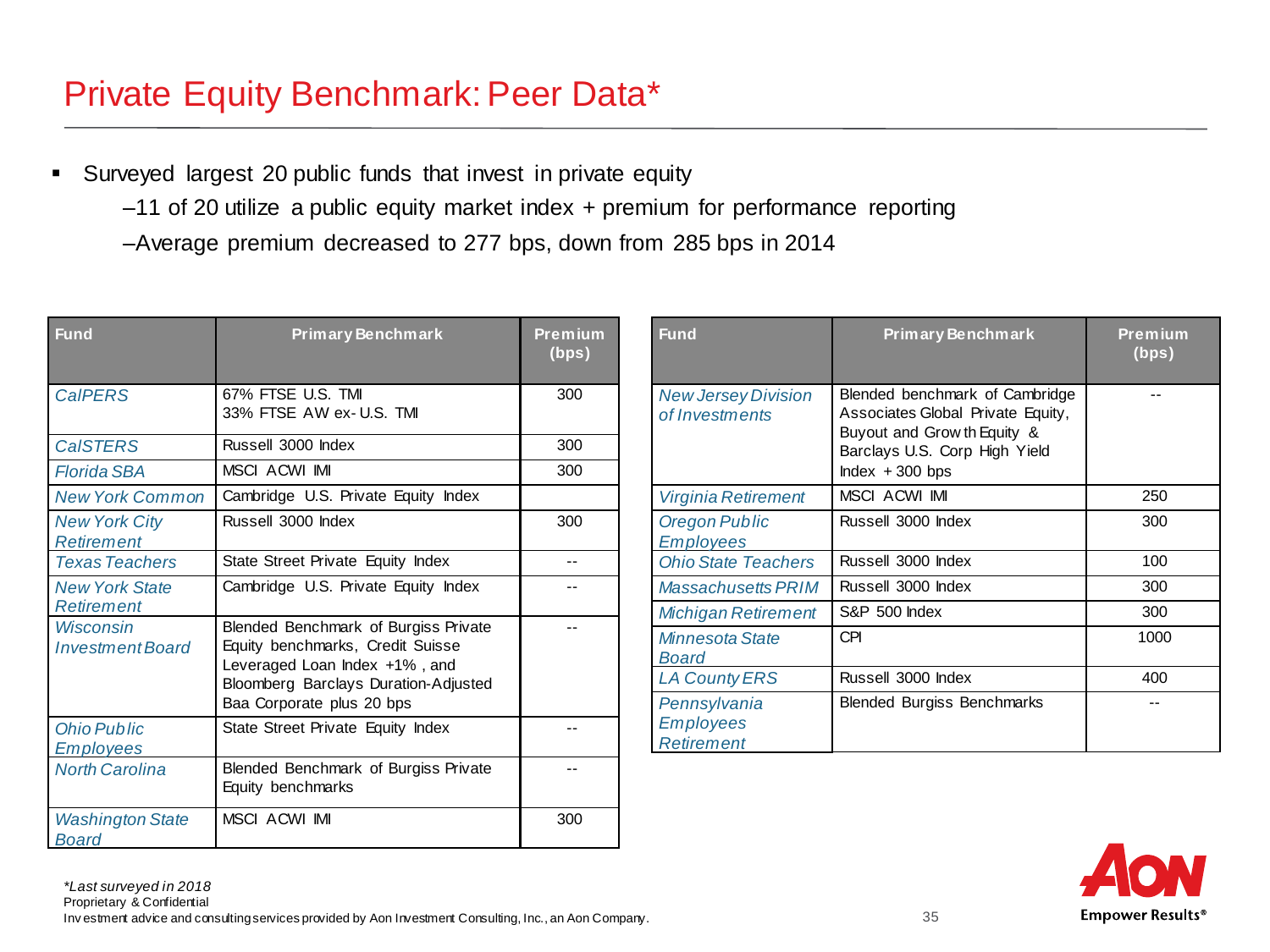## Global Equity Review – From 2018 Analysis



We are comfortable with the current benchmark (MSCI ACWI IMI w/USA Gross), given PERA's broad mandate, very high correlation and relatively low tracking error

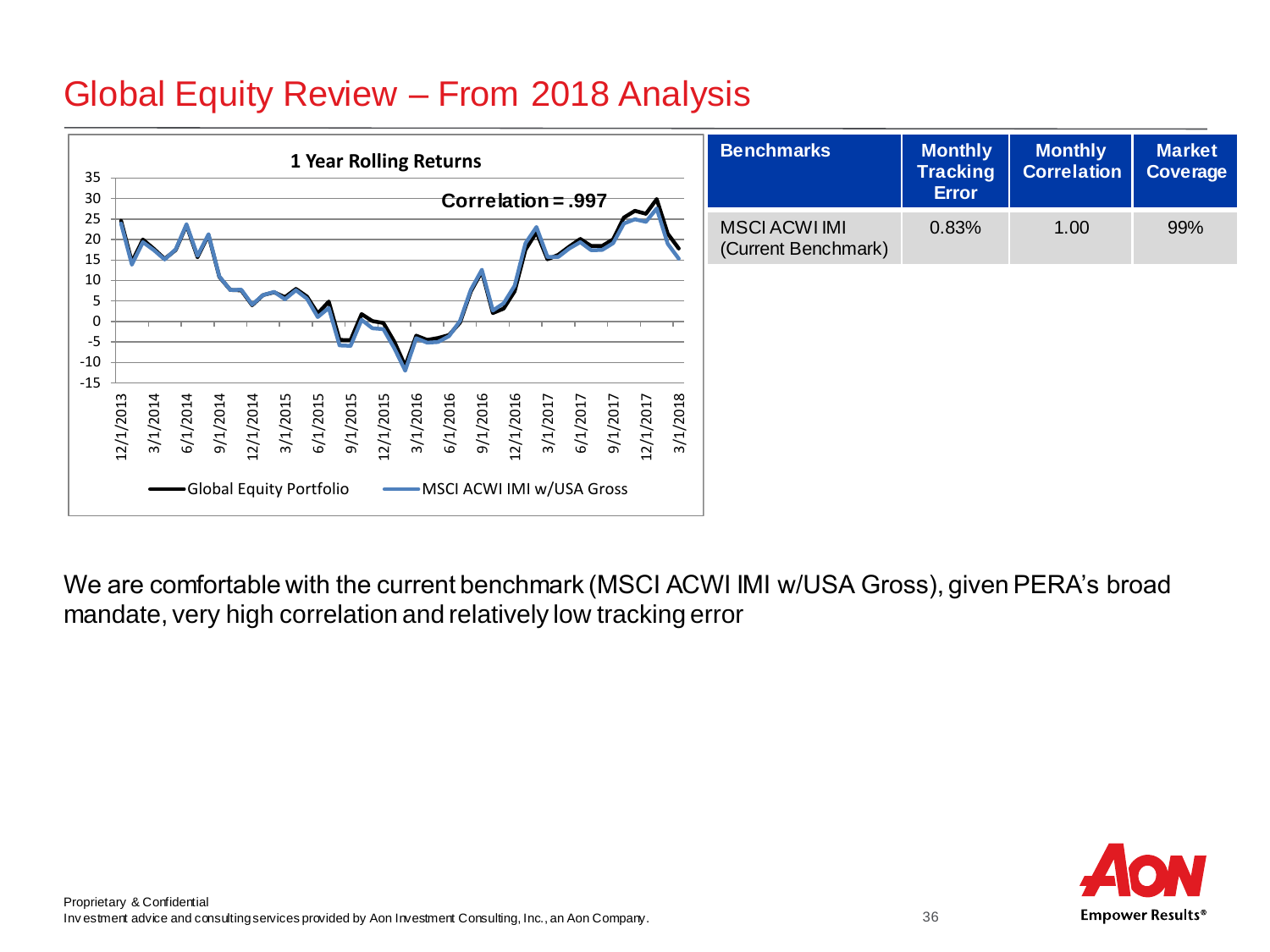### Core Fixed Income – From 2018 Analysis\*



| <b>Benchmarks</b>                              | <b>Monthly</b><br><b>Tracking Error</b> | <b>Monthly</b><br><b>Correlation</b> |
|------------------------------------------------|-----------------------------------------|--------------------------------------|
| Barclays U.S. Universal<br>(Current Benchmark) | 0.19%                                   | 1.00                                 |
| Barclays U.S.<br>Aggregate<br>(Proposed)       | 0.57%                                   | 0.98                                 |

Historically, the Barclays U.S. Universal has provided a very tight fit for PERA's fixed income portfolio With the change in PERA's fixed income policy to a core fixed income mandate, we believe the Barclays U.S. Aggregate Bond Index will be a better proxy on a go forward basis.



Proprietary & Confidential Inv estment advice and consulting services provided by Aon Investment Consulting, Inc., an Aon Company. 37 *\*Barclays indices have since been re-named to Bloomberg indices*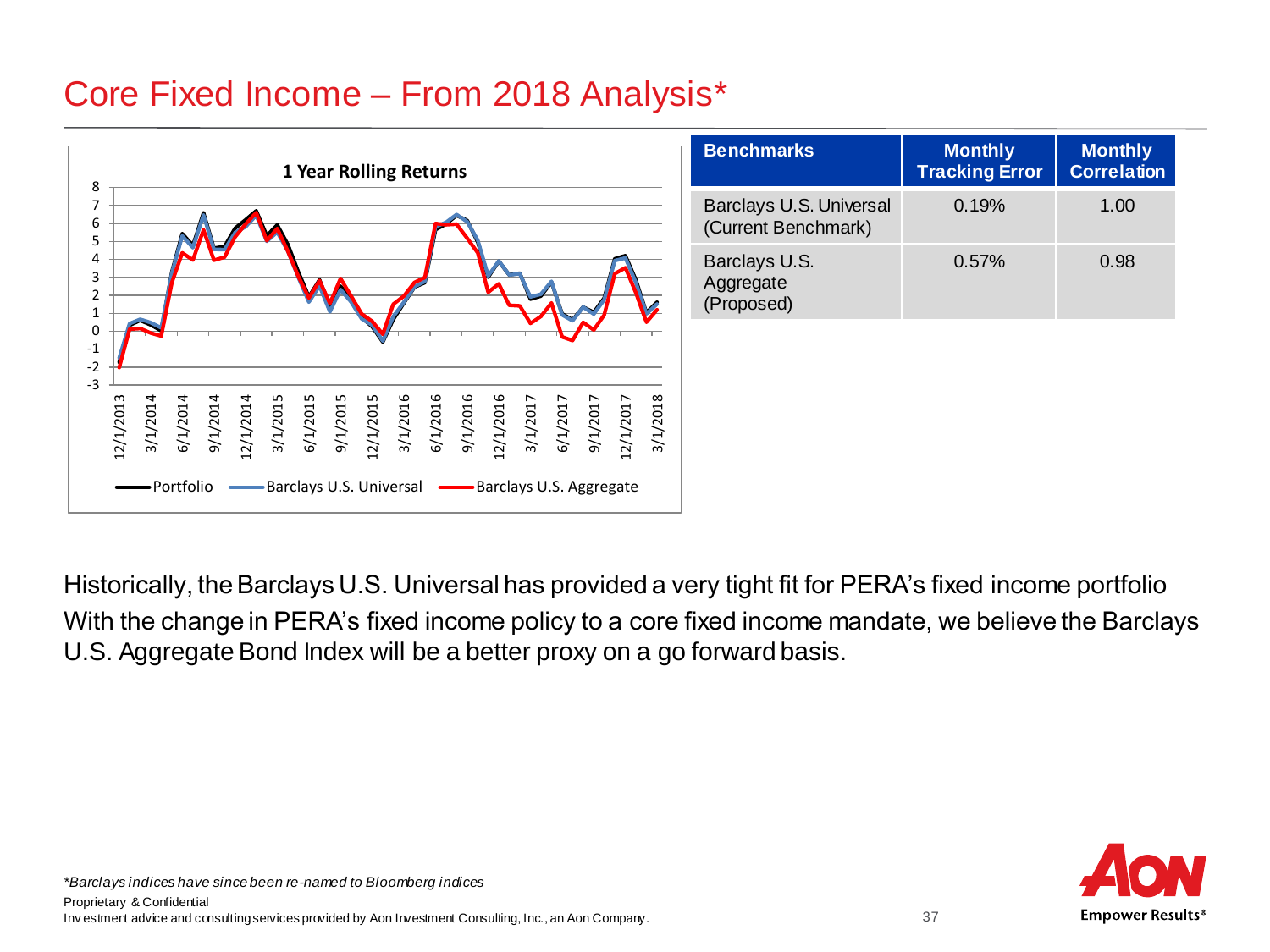## Opportunity Fund – From 2018 Analysis\*



| <b>Benchmarks</b>       | Annualized<br><b>Tracking Error1</b> | <b>Correlation<sup>2</sup></b> |
|-------------------------|--------------------------------------|--------------------------------|
| Current Benchmark*      | 2.38%                                | 0.93                           |
| Proposed<br>Benchmark** | 4.34%                                | 0.75                           |

\*As of 3/31/2018 and equals 27.5% NCREIF Timberland Property Index, 23.6% Public Markets Benchmark, 13.5% HFR Macro Total Asset Weight, 7.8% Tactical Opps Benchmark, 6.3% CS Multi-Strategy, 4.4% Credit Opps Benchmark, 1.4% Apollo Aviation Benchmark, 5.7% TSSP Benchmark, 3.4% CRG Benchmark, 2.3% Calmwater Benchmark, 1.9% Hayfin Benchmark, 1.8% Ares Benchmark, 0.3% SSG Benchmark

1) For period 1/31/2013 through 3/31/2018

2) Correlation of rolling annual returns 12/31/2013 through 3/31/2018

\*\*Weightings were derived using the mid-point of the permissible ranges

Tracking error is higher and correlation is lower using the proposed benchmark; however, we believe the purpose of the Opportunity Fund is to add value and enhance the total fund Sharpe ratio rather than focusing on active risk

The current benchmark provides minimal opportunity to add value because it attempts to capture all of the beta exposures which neutralizes rewards for tactical decisions

We realize that the strategy weights or purpose may change, however this framework can be adapted to fit any changes that may occur in the future

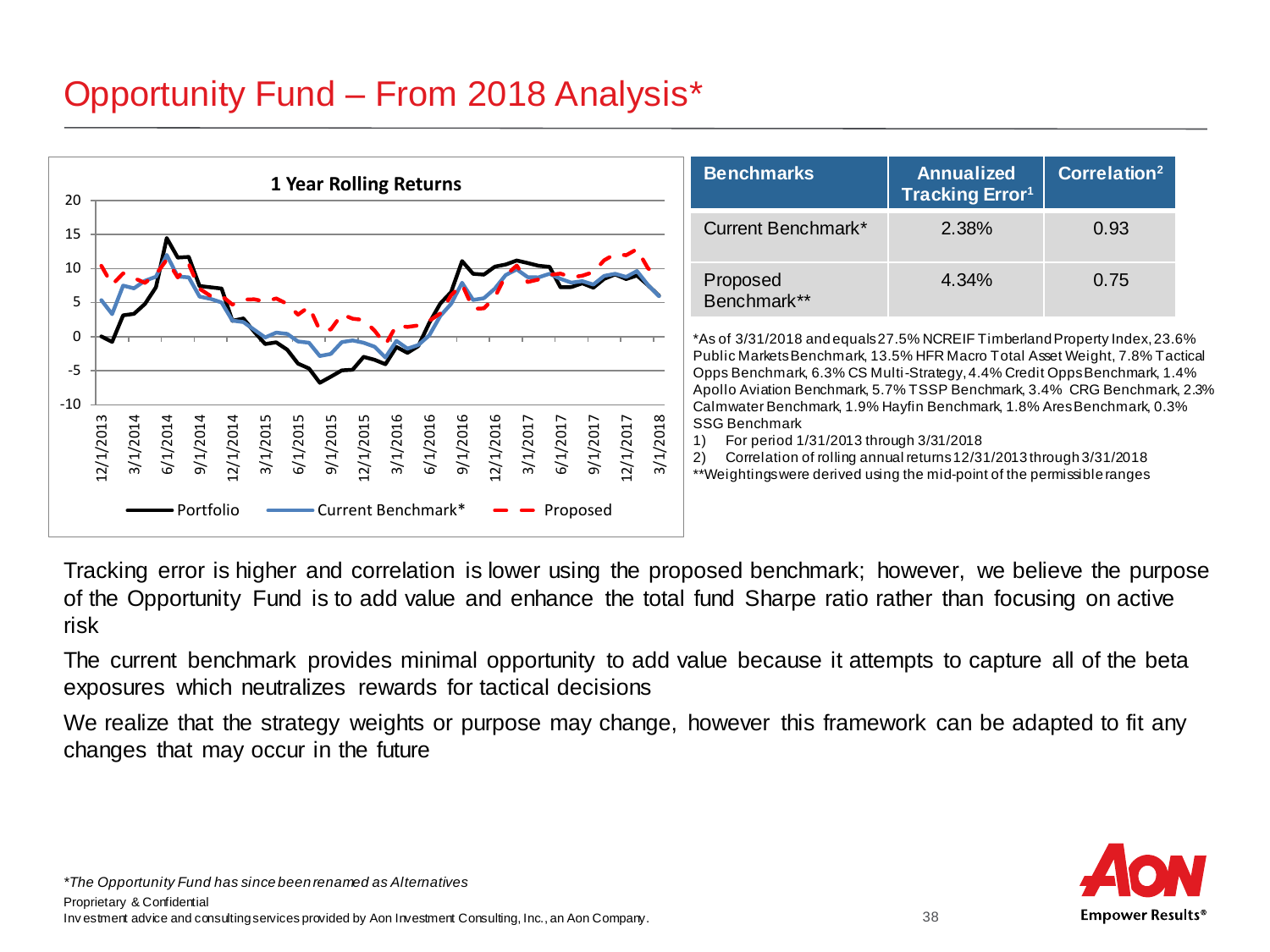### Public Market Benchmark Fit Analysis

|                                | <b>R</b> - Squared vs Benchmark<br><b>5-year Periods</b> |      |      |      |      | Sep-12 Sep-13 Sep-14 Sep-15 Sep-16 Sep-17 Sep-18 Sep-19 Sep-20 Sep-21 |      |      |      |      |      |
|--------------------------------|----------------------------------------------------------|------|------|------|------|-----------------------------------------------------------------------|------|------|------|------|------|
| Total<br><b>Fund</b>           | vs. Policy Benchmark                                     | 0.97 | 0.97 | 0.99 | 0.98 | 0.99                                                                  | 0.99 | 0.99 | 0.99 | 0.98 | 0.98 |
| <b>Global</b><br><b>Equity</b> | vs. Global Equity Custom<br><b>Benchmark</b>             | 1.00 | 1.00 | 1.00 | 1.00 | 1.00                                                                  | 0.99 | 0.99 | 0.99 | 0.99 | 0.99 |
| <b>Fixed</b><br><b>Income</b>  | vs. Fixed Income Custom<br><b>Benchmark</b>              | 0.97 | 0.98 | 1.00 | 1.00 | 1.00                                                                  | 1.00 | 1.00 | 1.00 | 1.00 | 0.99 |

- R-Squared is a statistical measure of benchmark fit
- An R-squared of 1 means that all movements of the portfolio can be explained by movements in the benchmark over the measured time period
- Strong R-squared results shown above are expected based on the characteristics of the asset classes, available indices, and the risk/reward profiles of the portfolios
- **•** Private markets and alternatives are excluded from the table given the challenges in measuring fit, including benchmark changes over time, shorter available histories (for some categories), lagged valuations, and lack of appropriate 'market' benchmarks
- The Total Fund does include private markets, though given the heavy weighting to global equity and fixed income, the high R-squared results are not surprising